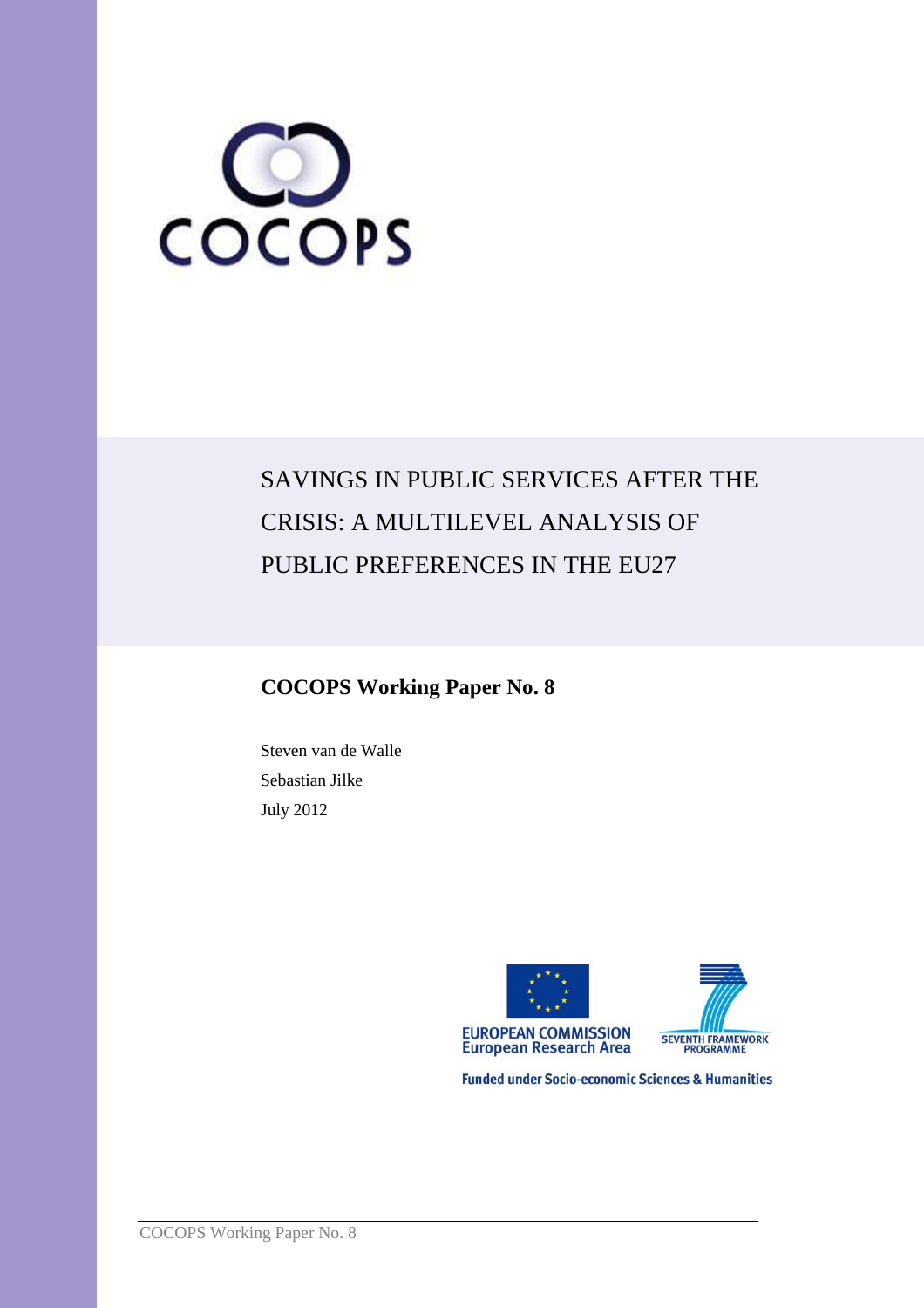© COCOPS 2012

#### **About COCOPS**

The COCOPS project (Coordinating for Cohesion in the Public Sector of the Future) seeks to comparatively and quantitatively assess the impact of New Public Management-style reforms in European countries, drawing on a team of European public administration scholars from 11 universities in 10 countries. It will analyse the impact of reforms in public management and public services that address citizens' service needs and social cohesion in Europe. Evaluating the extent and consequences of NPM's alleged fragmenting tendencies and the resulting need for coordination is a key part of assessing these impacts. It is funded under the European Commission's 7th Framework Programme as a Small or Medium-Scale Focused Research Project (2011-2014).

#### **About the Authors**

Steven Van de Walle is Professor of Comparative Public Administration at Erasmus University Rotterdam. His research interests include public attitudes and public sector reform. He currently coordinates the European COCOPS project, which evaluates the impact of NPM (www.cocops.eu)

Sebastian Jilke is junior research at Erasmus University Rotterdam. His research interests include public service delivery-mechanisms, citizen attitudes and behaviors, administrative reforms, and development administration.

The research leading to these results has received funding from the European Community's Seventh Framework Programme under grant agreement No. 266887 (Project COCOPS), Socio-economic Sciences & Humanities

ISSN 2211-2006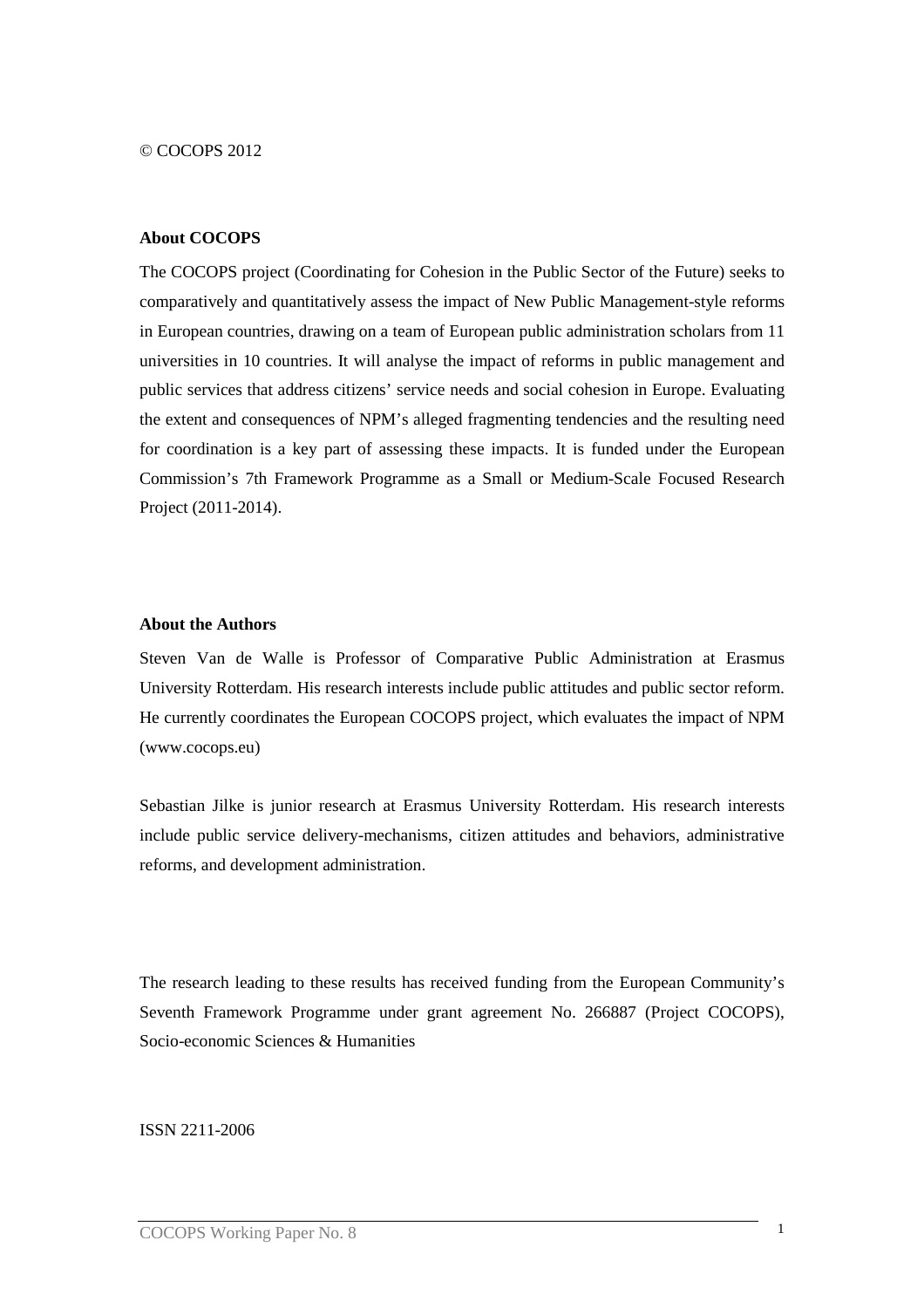# SAVINGS IN PUBLIC SERVICES AFTER THE CRISIS: A MULTILEVEL ANALYSIS OF PUBLIC PREFERENCES IN THE EU27

## **Abstract**

Policy responses to the financial crisis can be divided into cyclical and anti-cyclical approaches. The former advocates reducing public spending in times of financial constraints. The latter approach advocates public spending to boost the economy. Using multinomial multilevel analysis on public opinion data from more than 20,000 respondents in the 27 EU member countries, we test a model for citizen preferences between reducing spending or savings in public services, and investing in measures to boost the economy. We look at individual- and country-level determinants of attitudes to savings in public services, and concentrate on four groups of explanations: political disaffection, ideology, self-interest, and macro-economic conditions. It was found that political disaffection, as well as the respondent's age, education and political orientation have the strongest effects on preferences. Macro-economic variables, such as a country's government deficit level, public debt or public expenditure have, surprisingly, no effect on citizens' financial policy preferences.

## **Keywords**

*Savings, public services, financial crisis, Eurobarometer, public opinion, austerity measures*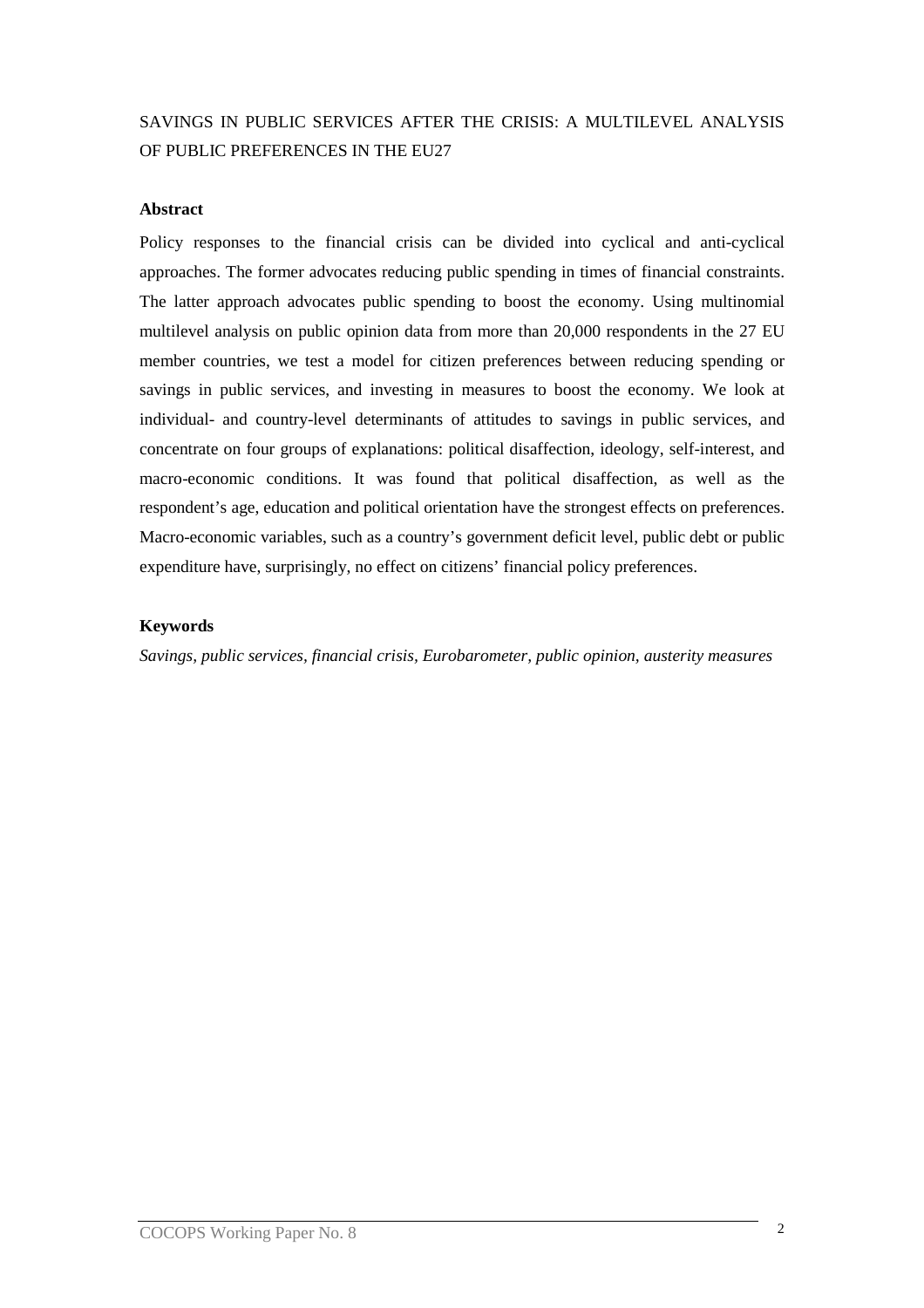# SAVINGS IN PUBLIC SERVICES AFTER THE CRISIS: A MULTILEVEL ANALYSIS OF PUBLIC PREFERENCES IN THE EU27

## **1. Introduction**

In this paper we explore citizen preferences in 27 EU member countries regarding austerity measures, and the role of savings in public services within these austerity measures. More specifically, we look at factors that determine how citizens make a choice between a reduction in public spending and public investment to boost the economy as preferred financial policy preferences to recover from the corrosive effects of the global financial crisis.

Since the eruption of the financial crisis, we have seen a gradual, and in the most recent year an exponential growth in research looking into the effects of the financial crisis on public services. Various authors have looked into or hypothesised about effects of the crisis on centralisation of decision making and coordination, on politicisation (Peters, Pierre & Randma-Liiv, 2011), on organisational publicness (Pandey, 2010), on decline and organisational life cycles (Bozeman, 2010), or on government responses (Massey, 2011; Peters, 2011; Kickert, 2012; Khademian, 2011). Despite austerity, demands for more and better services remain as present as ever (Pollitt, 2010). The long-term effects of the crisis on public spending remain to be discovered. Yet, Dunsire and Hood (1989) reviewed effects of previous cuts in Britain, and found just one instance of a major cut resulting in long term reduction in spending. Moore, Baber and Bartlett (2010) talk about a 'loss aversion' on the part of citizens to explain their reluctance to allow cutbacks in services. Citizens need to make tough choices about what they are willing to sacrifice, and what not, and the status quo is deemed very attractive, even in adverse economic conditions. Academic research on citizen attitudes towards the financial crisis, and government responses to the crisis more specifically, is still in its infancy.

In this paper, we use opinion data from the 27 EU countries on public preferences for savings in public services vs. public investments in order to boost the economy. We first review the literature, develop a theoretical model for empirical testing and then introduce the data from 27 EU countries. Data is analysed looking at both individual-level and country-level variables. We then evaluate our findings, limitations of this study and avenues for further research. Theoretical and practical implications of the results are discussed.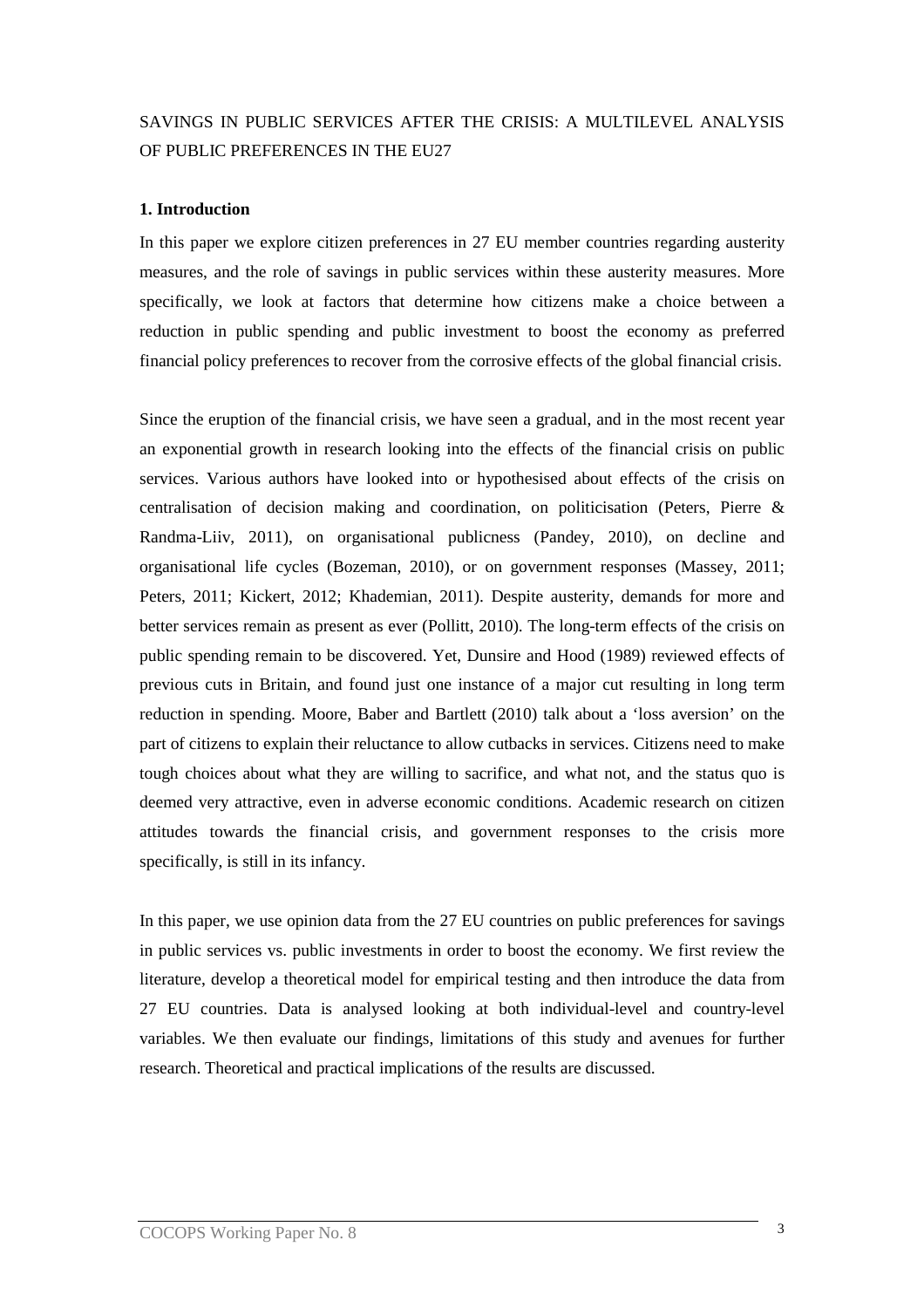#### **2. Attitudes to public spending and austerity**

We locate this paper within the wider body of research in Public Administration and political science on the (desired) role of government and the preferred size and composition of government spending. This literature can roughly be divided into two streams One looks at attitudes to government intervention in society and the economy and support for 'big government'; the other looks at generic spending preferences and support for welfare spending more specifically. Our hypotheses will be derived from these bodies of research and will concentrate on ideology, self-interest, political disaffection and macro-economic factors.

A large part of the literature relates to public preferences regarding the role of government in society. As a result of the availability of large multi-country opinion datasets such as the World Values Survey or the International Social Survey Programme data, various researchers have looked at public attitudes towards the size of government, and why some people are supportive of 'big government' than others (see e.g., Borre & Scarbrough, 1995; Martin, 2011). Political left-right ideology or partisan identification has been a common factor in such studies. Other scholars, however, have noticed a considerable degree of ambivalence in opinions about the preferred role of government (Gainous, Craig & Martinez, 2008).

A substantial number of related studies has asked citizens where they think government should spend its money on. This research tradition is especially established with regard to welfare spending (Shapiro & Young, 1989; Jacoby, 1994; Confalonieri & Newton, 1995). Research on citizens' spending preferences, both in general and in relation to welfare spending is suggesting that attitudes may be influenced by two major factors. The first argument emphasizes the role of more general ideological dispositions in shaping citizens' preferences. The other emphasizes elements of self-interest in the formation of attitudes to spending.

Both the literature on the scope of government, and that on attitudes to welfare spending presume that behind personal ideology lie more general value systems which determine right and wrong in terms of the relationship between the state, the individual and other institutions (Battaglio & Legge, 2009; 2008; Feldmann & Steenbergen, 2001; Feldmann & Zaller, 1992). Numerous studies do support this thesis (Jacoby, 1994; Hasenfeld & Raferty, 1989). Using data from a National Election Study in the US, Jacoby (1994), for example, found that symbolic politics orientation, such as party identification or liberal-conservative selfplacement, have a strong impact on citizens' attitudes toward government spending on social welfare. Battaglio and Legge (2009; 2008) look at citizen support for electricity and hospital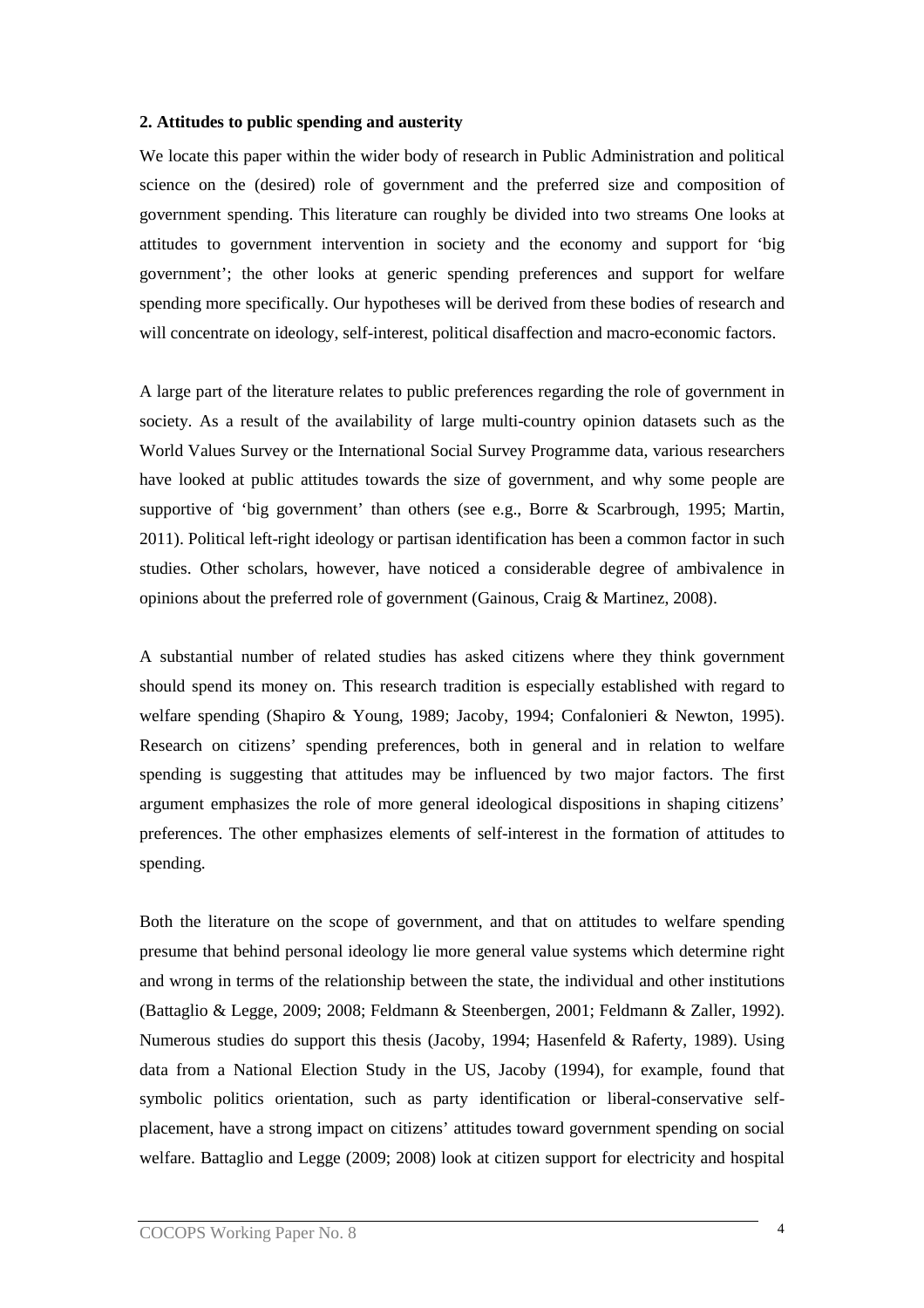privatization across a set of industrialized countries. They conclude that support for privatization reforms can be partially explained by a combination of ideological predispositions and underlying values. Right-leaning respondents were more in favour of privatization reforms.

Francken (1986) looked into Dutch citizens' preferences for public spending, and found such preferences to be related to political affiliation, in line with earlier work by Lewis (1980; 1983; Lewis & Jackson, 1985). Yet this relation partly depended on the sector of public pending. In one of the few existing studies on attitudes to austerity, Popp and Rudolph (2011) found that ideology influences support for an economic recovery plan in an experiment, with conservatives being less supportive. Yet, they also found attitudes depended on which politician (Bush/Obama) actually proposed the plan.

Related to the ideology argument is citizens' wider attitude to government. Spending preference is then not just influenced by whether people think government should intervene in specific issues and areas, but also by whether they actually trust government. Indeed, perceived government waste is one of the items normally used in scales to measure political trust (Craig, Niemi & Silver, 1990). This means that preference for savings in public services may have little to do with (macro)-economic or budgetary considerations, but with wider attitudes towards government and its role. This 'political disaffection' thesis suggests a positive relationship between political distrust and anti-tax sentiment (Rudolph, 2009: 144) – if you distrust government, you are more likely to think taxes are too high (Beck  $\&$  Dye, 1982). Still, contrary to expectations, Rudolph (2009) found that political trust actually increases support for tax cuts (but only among Liberals). He explained this using a trust-asheuristic explanation by introducing ideology as an additional variable.

It should be added that while anti-tax attitudes often reflect low trust in government, such attitudes are often not absolute. Hadenius, in Swedish research found e.g. that citizens thought taxes were too high but they expressed a much more positive attitude to taxes when the survey question was built on a trade-off between taxes paid and benefits received (Hadenius, 1985). In a similar way, Giger demonstrated that, contrary to popular argument, savings and retrenchment are not always unpopular (Giger, 2011), and that indeed (welfare state) 'retrenchment is a popular policy choice for some voters', also when they vote for religious or liberal parties (Giger & Nelson, 2011)

The other important factor in this regard is self-interest. Ferris (1983) suggests that people make a cost-benefit calculation when preferring additional or reduced public expenditure.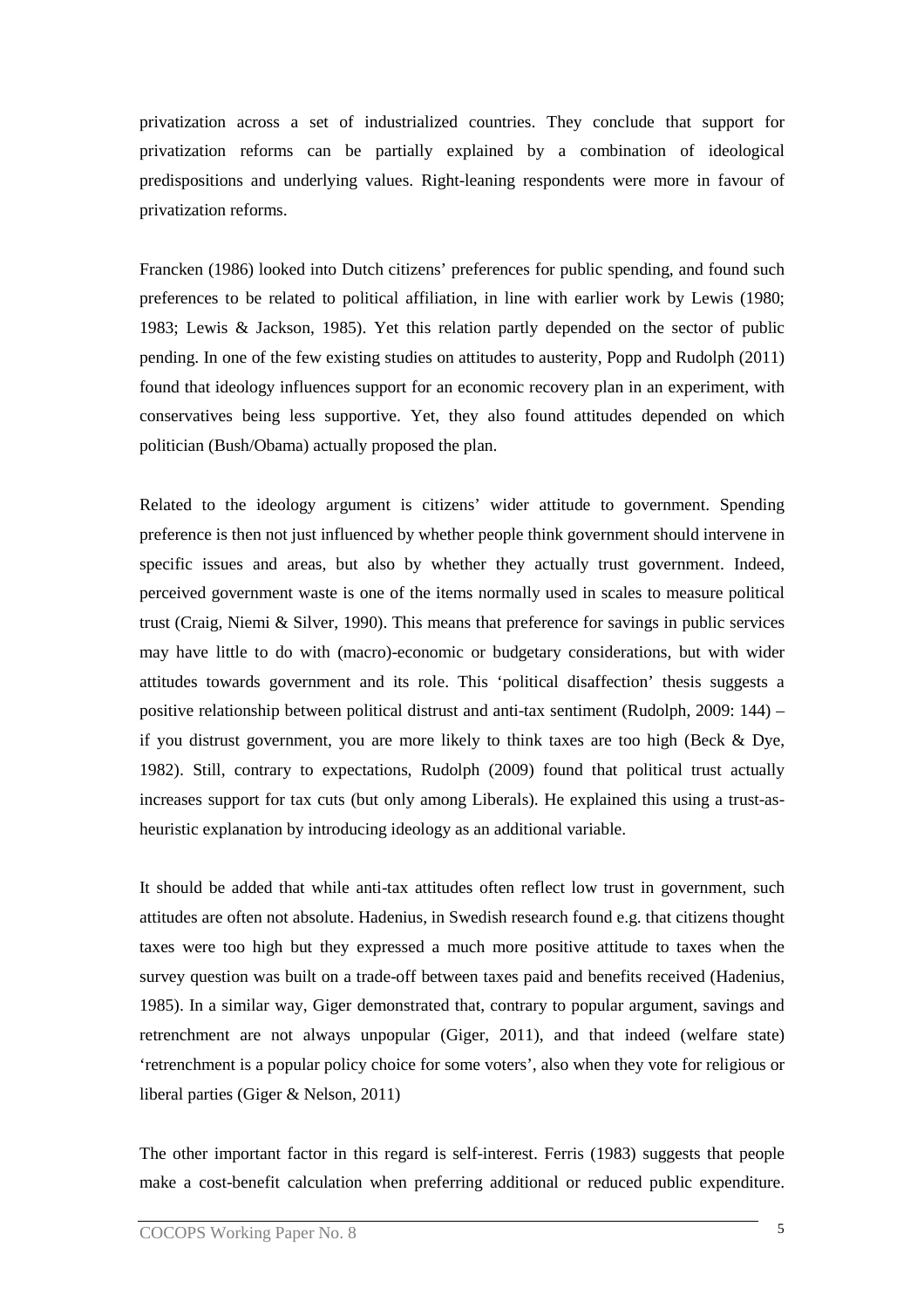Extra spending is less burdensome for high income groups; at the same time, he found that lower income groups prefer higher public spending in e.g. housing, or that respondents with children favour public expenditure in education. Self-interest thus plays a role – when you are likely to need or benefit from spending in certain areas, you are more likely to prefer higher public spending in this area (Brook, Hall & Preston, 1997). Support for general cuts in social spending is relatively low, while there is more support for specific cuts (Roller, 1999). Likewise, support for spending on development aid decreases in times of cuts and is replaced by local and domestic priorities (Lindstrom & Henson, 2011).

In the literature on welfare spending, the self-interest argument states that those respondents, who are (potential) beneficiaries of welfare related services, are more likely to have positive attitudes towards the welfare state and related concepts when compared to those who are 'better-off'. In a similar vein, Goren (2008) found that attitudes to (US) welfare spending were influenced by racial belief and associated beliefs about work ethics. The self-interest argument has been widely supported by empirical investigations (Edlund, 1999; Svallfors, 1997; Groskind, 1994; Hasenfeld & Raferty, 1989). Using ISSP data, Svallfors (1997), for example, finds that public attitudes on redistribution are structured by certain patterns, such as class differences, within different types of welfare regimes. Age also appears to play a role in deciding about spending for certain welfare services (e.g. pensions) (MacManus, 1995). The elderly also appear to be less likely to argue for spending cuts when forced to choose between raising taxes and cutting spending (MacManus, 1995)

The effects described above may differ across countries, e.g. depending on the government system or the general level of (economic) development of a country. Blekesaune and Quadagno (2003) for instance found that public support for spending on welfare policies is higher in countries where unemployment is high. Likewise, Fraile and Ferrer (1995) found that support for unemployment benefit cuts is lower in countries with a high unemployment rate. As regards citizen support for hospital privatization, Battaglio and Legge (2008) found that within countries where levels of health spending were highest, the support for privatization reforms was comparatively low. They argue that when citizens are accustomed to public-run hospitals, they become less willing to support their privatization. In terms of structural determinants for citizens' attitudes towards the welfare state, researchers have often used institutional characteristics of the welfare state as predictors, however, with mixed results (Svallfors, 1997; Edlund, 1999; Gelissen, 2000). Gelissen (2000), for example used an extended version of Esping-Andersen's (1990) welfare regime categorization to predict public support for the welfare state, using Eurobarometer data. Although his findings reveal high levels of significance, effect directions are counter intuitive. Using ESS data, Kumlin and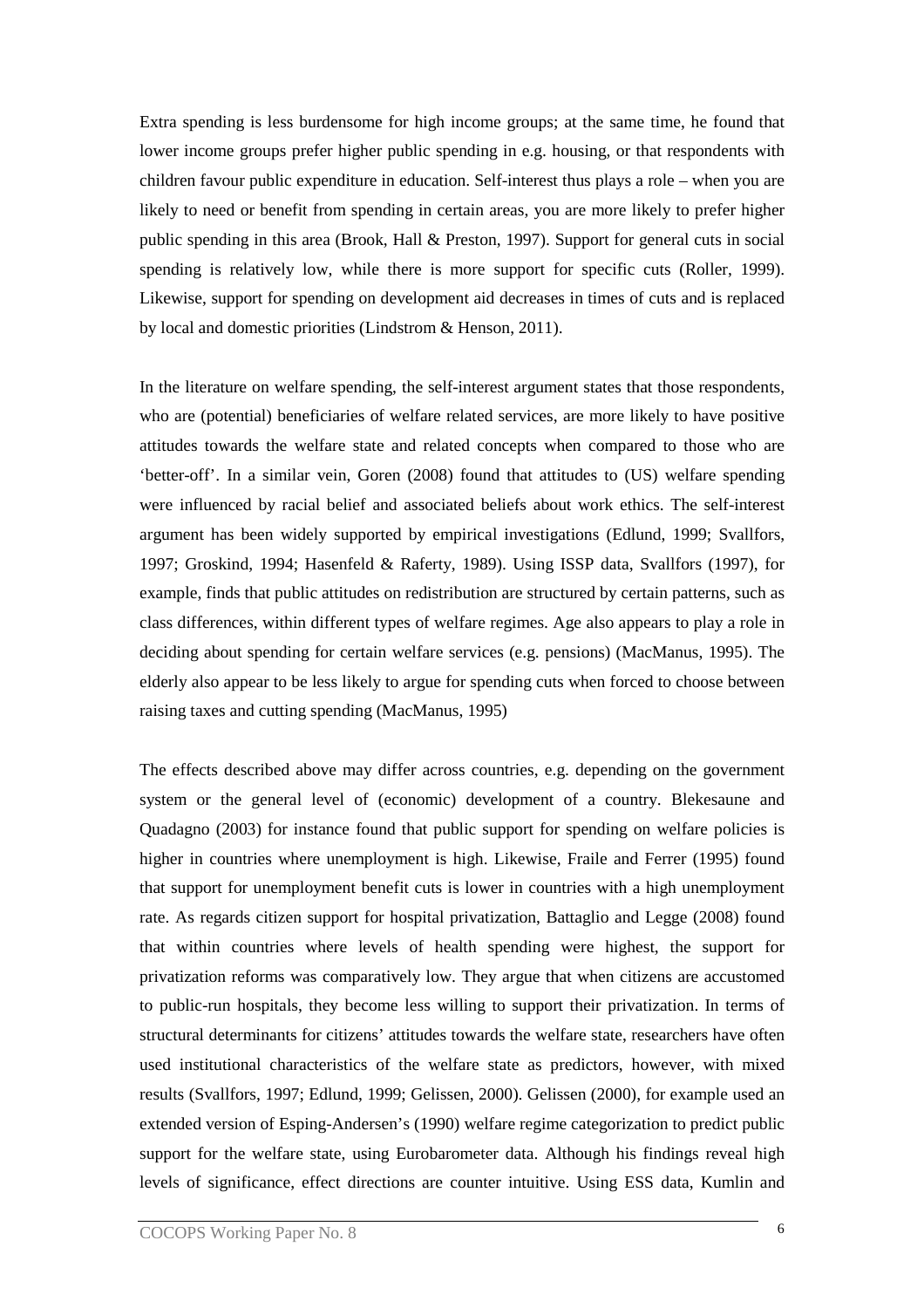Svallvors (2007) found that the GINI coefficient for income inequality predicts citizens' attitudes for redistribution, as well as interacts with working-class effects. In contrast, party polarization in class politics is of little explanatory power. In this regard, Inglehart (1990) assessed attitudes towards classic economic policies of the left, such as welfare policies. He found a relationship between a countries' Gross Domestic Product (GDP) per capita and those policies.

# **3. Hypotheses**

As we have seen in the review, both sets of literature have generated a number of explanations for spending preferences. In our data, therefore, we expect a number of effects. One is ideology. We expect citizens who place themselves on the left of the political scale not to be not in favour of a reduction of public spending (see also the research by Francken, Lewis and Svallfors cited earlier in this paper). We, furthermore, assume that politically rightleaning respondents will be in favour of a reduction in public spending. It is unclear however how they feel about investment in the economy to boost the economy. We expect left-leaning respondents to be against a reduction in public spending. Secondly, we expect citizens who don't trust their government (anti-government attitude – political disaffection thesis) to be in favour of a reduction in public spending.

Thirdly we expect self-interest to play a role. Vulnerable, lower socio-economic status groups are more dependent on government-funded programmes. We therefore expect these groups to be against savings. At the same time, however, lower educated groups can be expected to consider savings the logical reaction to deficits.

As there are substantial differences between individual attitudes across countries, we also add country-level variables. Finally, therefore, we think macro-economic variables have an effect on attitudes to a reduction of public spending, or to government measures intended to boost the economy. We expect respondents in countries with high public debt, high deficits, and a large government outlay, to be in favour of a reduction in public spending, rather than in favour of public investment to boost the economy.

# **4. Data and method**

In this article we examine individual *and* country level factors that account for citizens' preferences in response to the crisis. Hence, we utilize multilevel modeling techniques which allow us to simultaneously examine the effect of country level and individual level variables on an individual level dependent variable – in our case, citizens' spending preferences in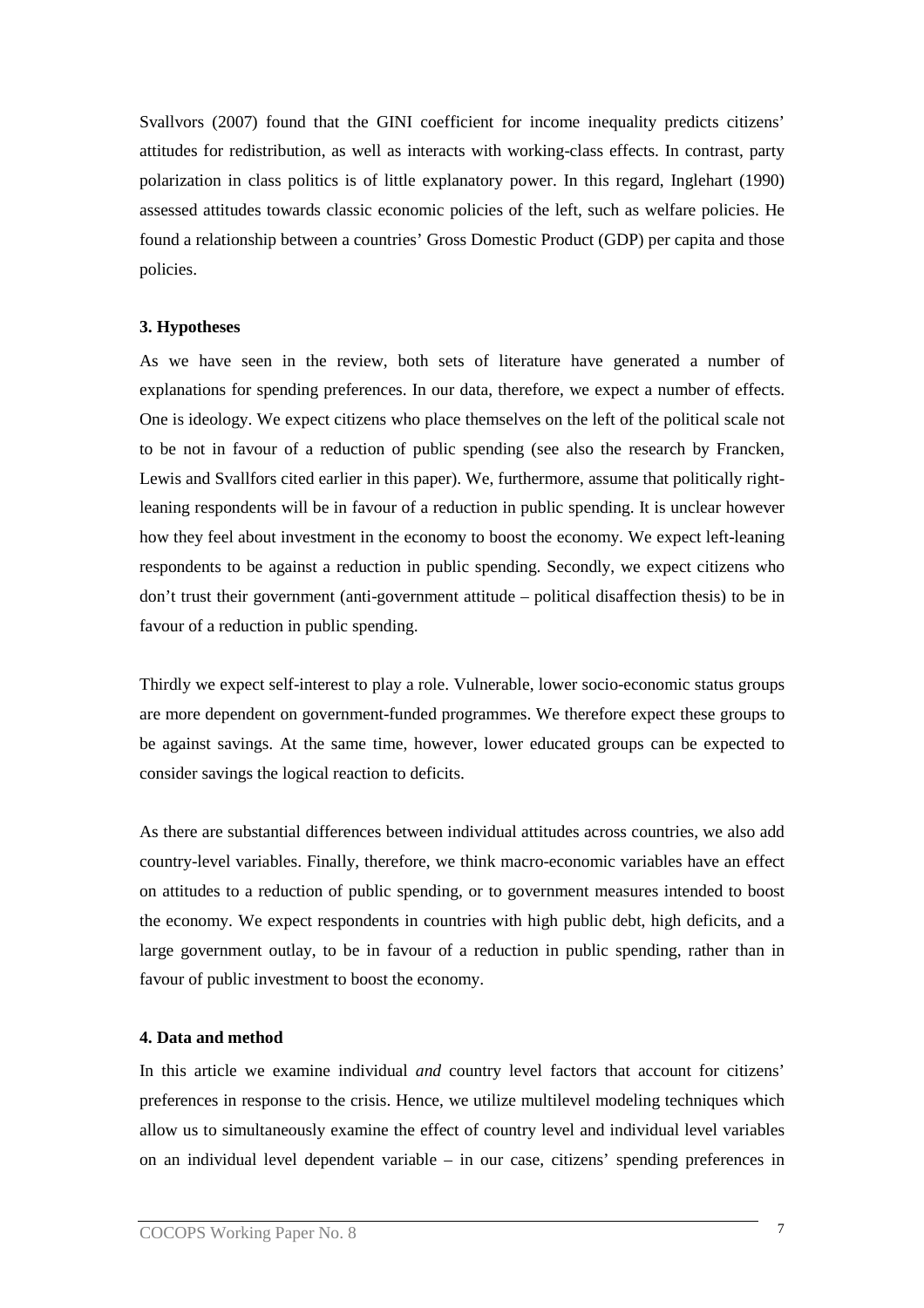responses to the crisis. The reasons for using multilevel statistics is 1) to be able to use context variables that are not available at the individual level; and 2) because attributes of respondents within the same countries are correlated with each other. This makes that the observations are not independent. Individual respondents are thus nested within country groups.

We use data from the Special Eurobarometer 74.1 'Europeans and the Crisis', collected in August and September 2010 using CAPI face-to-face interviews in respondents' homes. A total of 26,635 respondents age 15 and above in the EU 27 member countries participated in the overall survey. They were selected following a multi-stage, random probability sample (standard random route procedure starting at a random starting address within administrative regions). At these addresses, a closest birthday rule was used to select respondents at that address. Approximately 1,000 people were interviewed in each country (with the exception of Germany: 1,600; Cyprus: 500; Luxembourg: 500; Malta: 500; UK: 1,300). After deleting cases with item non-response, a total of 23,004 cases were included in the analysis. Nonresponses appeared to be similarly distributed across countries that provide evidence for the cross-national validity of our measurements.

#### **5. Operationalization**

In this section we will first introduce our dependent variable, individual level independent variables, and then the country level predictors.

#### *Dependent variable*

The Eurobarometer survey contains a number of questions on the financial crisis. One is particularly relevant for Public Administration research, as it is directly probing for citizens' preferences in response to the crisis:

*'Personally, would you say that to emerge from the crisis rapidly, EU Member States should first reduce their public spending or should they first invest in measures to boost the economy?'* 

Answer possibilities were i) first reduce their public spending; ii) first invest in measures to boost the economy; iii) both equally *(spontaneous)*. Figure 1 shows the frequencies for all countries of the EU-27. It reveals major differences between countries, with more than 70% of respondents in Denmark, or Lithuania preferring to invest in measures to boost the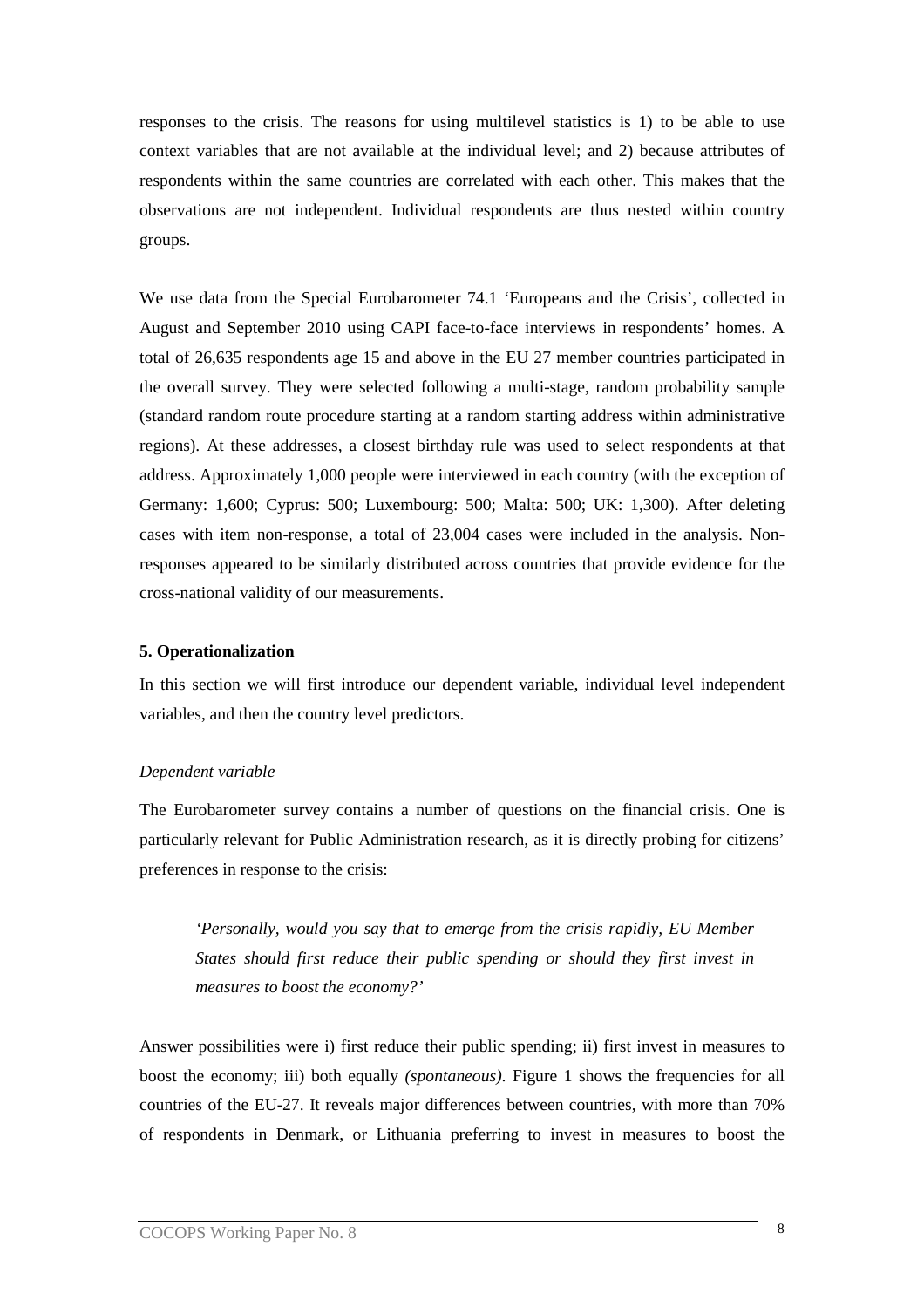economy in response to the crisis, while around 50% of the respondents in Slovakia and France, for example, think that it would be preferable to reduce public spending.



**Figure 1** *Financial policy preferences (N=23.004), percentages*

What is also apparent in the figure is that in some countries, quite a substantial number of respondents have chosen the 'both' option, even though this answer was not prompted by the interviewer. This has a number of implications for our model because we cannot directly use the saving-spending dichotomy as a binomial dependent variable. We, furthermore, assume that respondents opting for the both category are not only expressing their mixed preference, but also do so because they were not able to derive at a distinct preference for any of the given categories (cf. Berinsky, 2005). Hence in a number of cases it may substitute the 'don't know' category. Thus the focus of our analysis will be on contrasting preferences for reducing public spending with those who prefer investments in the economy as a response to the crisis. Moreover, this assumption was also supported when estimating a multilevel ordered logistic regression model. A core assumption of the ordered logit regression is the proportional odds assumption that assumes similar coefficients across logit equations (Long & Freese, 2006). We did run several specifications of our model and all violated this assumption. We therefore opted for a multinomial model with three categories in the dependent variable: reduce spending (1); both (2); and invest (3). However, the focus of our analysis will be on contrasting preferences for 'reduce spending' with 'invest in the economy'.

# *Independent variables*

Due to our hierarchical data structure, we distinguish between determinants at the individual (respondent) level, and determinants at the country level.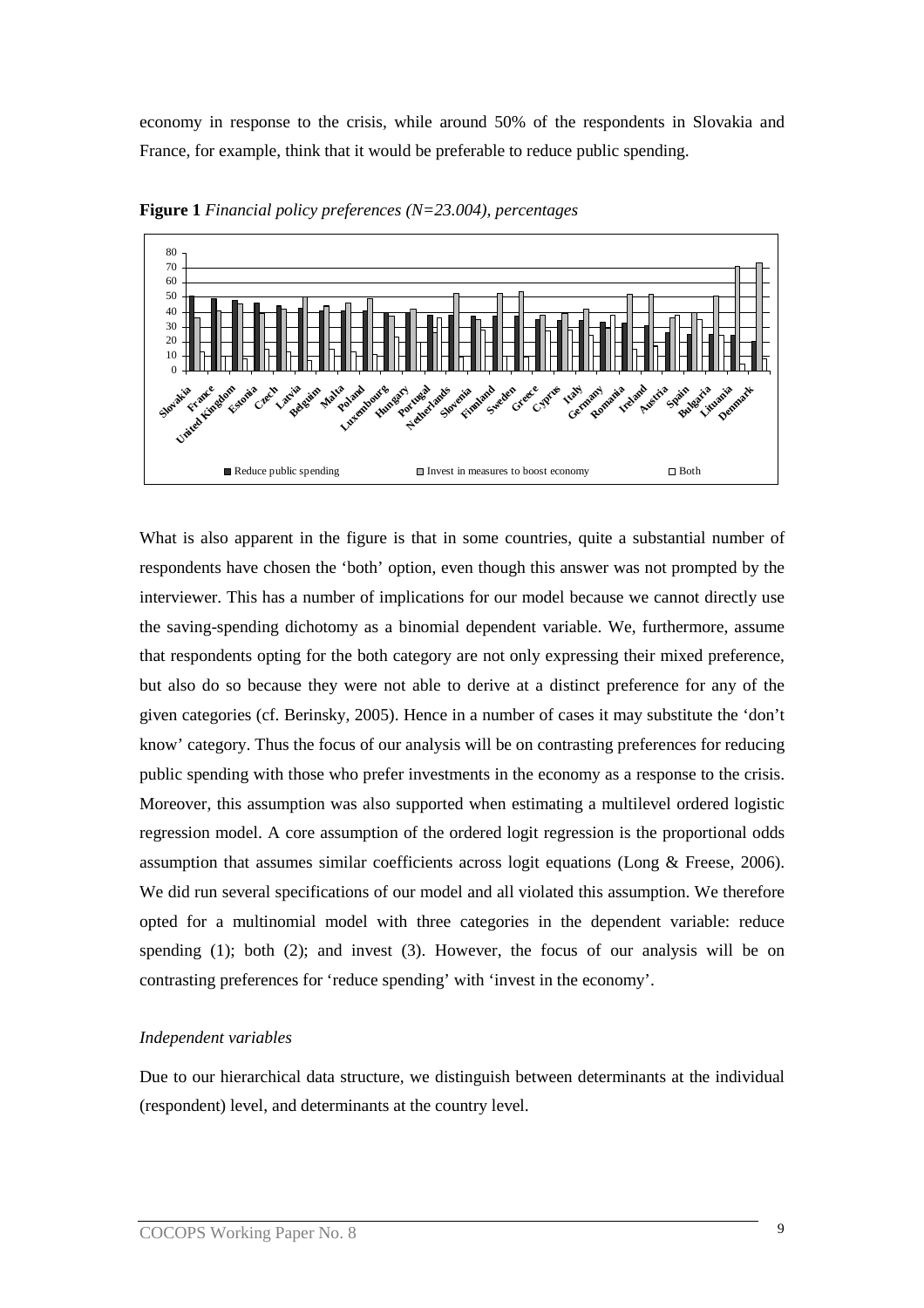#### Individual level

At the individual level, we include measures for respondent's political ideology, political disaffection, self-interest (wealth, homeownership, employment status, social-trust), so as a range of potential controls such as traditional demographic measures (age, gender), marital status, education and place of residence/type of community.

As regards political left-right self-placement people were asked: 'In political matters people talk of "the left" and "the right". How would you place your views on this scale?'. The scale ranges from 1 (left) to 10 (right). However, since this question typically produces a significant amount of missing cases we grouped answer categories in left (1-4 on the scale), middle (5-6 on the scale), right (7-10 on the scale), and missing (all missing cases). We conceptualize political disaffection using a measure which captures the extent of anti-government attitudes and thus controls for whether people choose for savings in public services based on this antigovernment attitude rather than based on budgetary or macro-economic considerations. We added two variables: 1) 'trust in parliament' and 2) 'trust in government'. Both are measured on a ten point Likert scale, and measure indeed an underlying latent construct<sup>1</sup>. Scores on both items were added. A low degree of institutional trust is thought to reflect high levels of political disaffection. Wealth is measured using one's self perceived household situation by asking respondents to indicate on a ten point Likert scale to select the position that would best describe the situation of their household, ranging from 'very poor' to 'very wealthy'. Employment status was coded as '1' when currently unemployed or temporarily not working, and '0' for other, and homeownership as '1' when owning an apartment or a house and has finished paying for if, and '0' for other. Social or interpersonal trust was measured using a mainstream interpersonal trust item (see also Newton, 2001): "*Generally speaking, would you say that most people can be trusted, or that you can't be too careful in dealing with people?*"; on a 10 point scale ranging from 'you can't be too careful'(1) to 'most people can be trusted (10). We use this variable to measure pro-social attitudes in respondents; low pro-social attitudes are thought to be reflected in higher self-interested attitudes and a lower desire to help others (e.g. through providing welfare services).

As regards age we constructed four age groups: 15-24 years; 25-39 years; 40-54 years; and 55 years and older. Gender was recoded as  $0 =$  female, and  $1 =$  male. And for educational status, we grouped respondents in accordance to their age when they left fulltime education into

 $\overline{a}$ 

<sup>&</sup>lt;sup>1</sup> Cronbach's alpha of 0.93 for the entire sample. In individual countries, Cronbach's alpha scores range between 0.96 – 0.81 which provides good evidence for the cross-country validity of our trust measurement.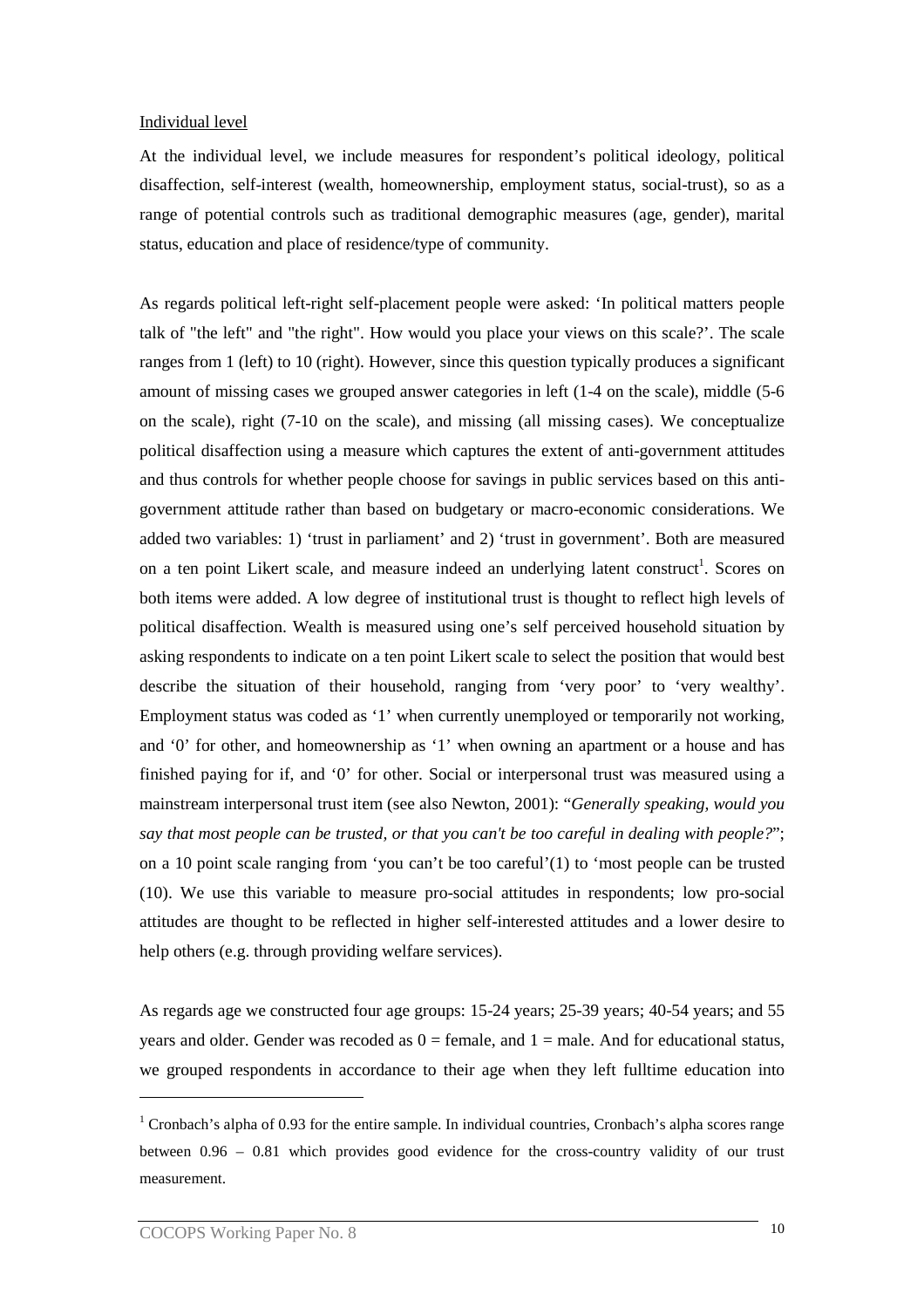three categories: basic education (<15 years), secondary education (16-19years) and higher education  $(20 \text{ years})$ . In order to minimize effects, respondents that were still studying were assigned to one of the three categories in correspondence to their age. Community size/place of residence registers the type of community the respondent lives in: a rural area or village (1); a small or medium size town (2); or a large town (3).

#### Country level

At the group level, we include four macro-economic indicators: government deficit change (2006-2010), and change (2006-2010). We use 2006 as baseline as the year before the macroeconomic impacts of the financial crisis start to unfold and computed the developments since then by drawing the difference between the years 2006 and 2010. By this we try to take into account the dynamic nature of macro-economic effects of the financial crisis on country's states budgets and their economic policy responses. We, furthermore, look at government gross debt as % of GDP in 2010, GDP per capita, and total general government expenditure as % of GDP in 2010. All country statistics were taken from EUROSTAT. We assume that in countries where government debt and deficit changes are very high, demands for a reduction of public spending will be more substantial, possibly out of a concern about government debt and deficit getting out of hand. In countries where total government expenditure is high, we expect citizens to be rather in favour of a reduction of government spending than preferring further government expansion through taking measures to boost the economy. Finally, in countries where GDP per capita change is low, we expect respondents to be mainly in favour of government measures to boost the economy, and thus higher public spending.

#### **6. Analysis**

We estimate a multinomial multilevel model that allows individual level predictors to have different odds ratios on the different outcome categories of our dependent variable. All independent variables are grand mean centred, which makes the intercept interpretable as the value where an 'average citizen' (in terms of the used indicators) would be situated (Hox, 2010; Luke, 2004). Cases with missing values on any of the variables are deleted prior to the analysis.

In a first step of the analysis (model 0), we need to establish how the variance in opinions within countries relates to variance between countries, and whether multilevel analysis is actually needed. For the baseline model, or the model with intercept only, we find a significant chi square, both for category '1' (reduce public spending) ( $\chi^2$  = 468.29465, df = 26, p <0.001); and for category '2' (both) ( $\chi^2$  = 1228.90985, df = 26, p <0.001). This means that individual respondents within a single country are more alike than respondents in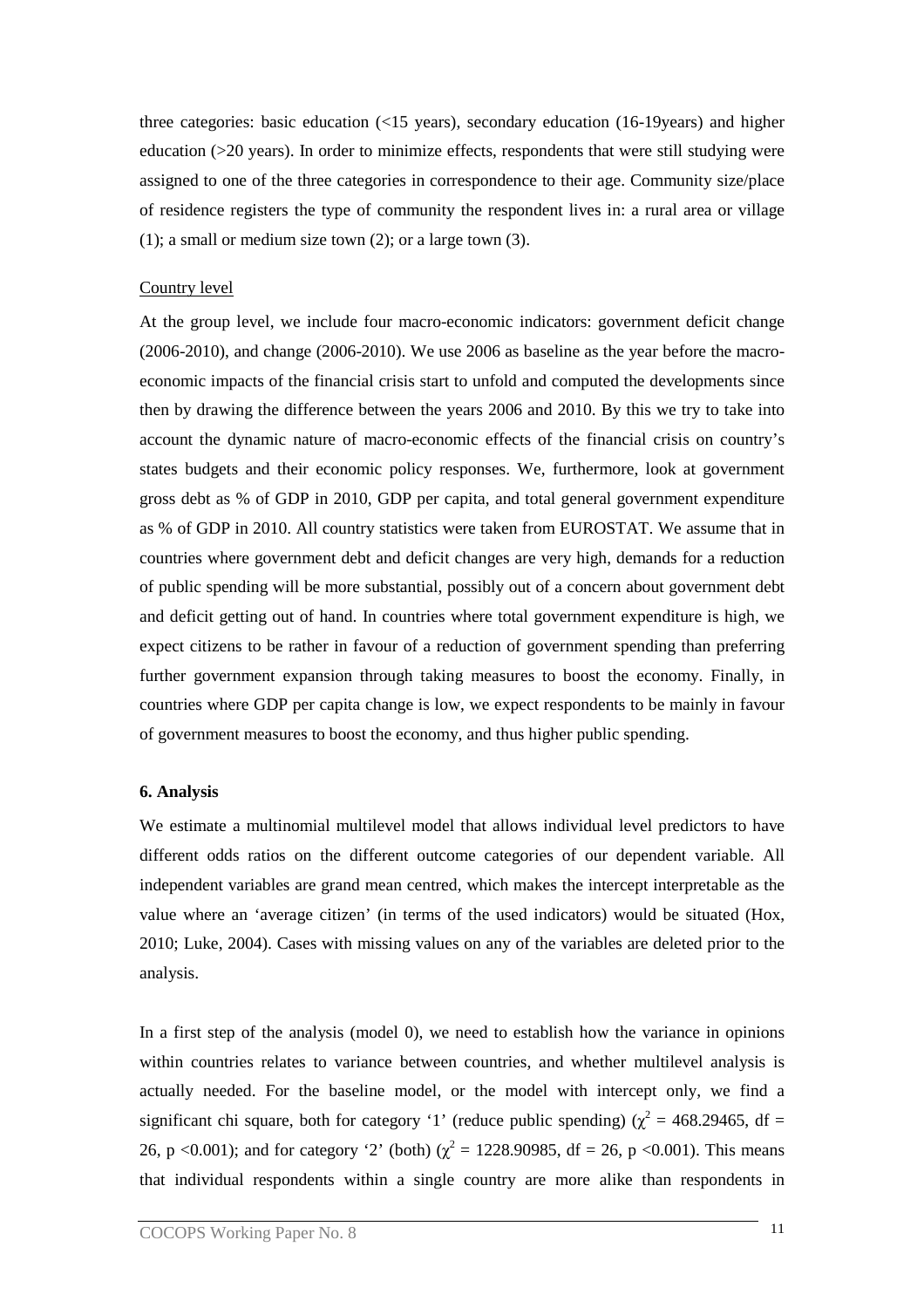different countries, and that a multilevel analysis is therefore necessary. We furthermore estimate an interclass correlation of 0.042 which shows that 4.2% of the total variance lies at level-2. However, this refers to both combinations of our outcome variable, 'reduce' vs. 'invest' *and* 'both' vs. 'invest'.

In a second step (model 1), we add the individual level variables. Table 1 shows the findings. Our results are reported as odds ratios, and have to be interpreted in relation to the third category of the dependent variable (investing in the economy) that serves as our base category. Our main interest here is obviously not so much in the second 'both' category (reported in the annex), but mainly on contrasting outcome categories 'reduce public spending' and 'invest in the economy'.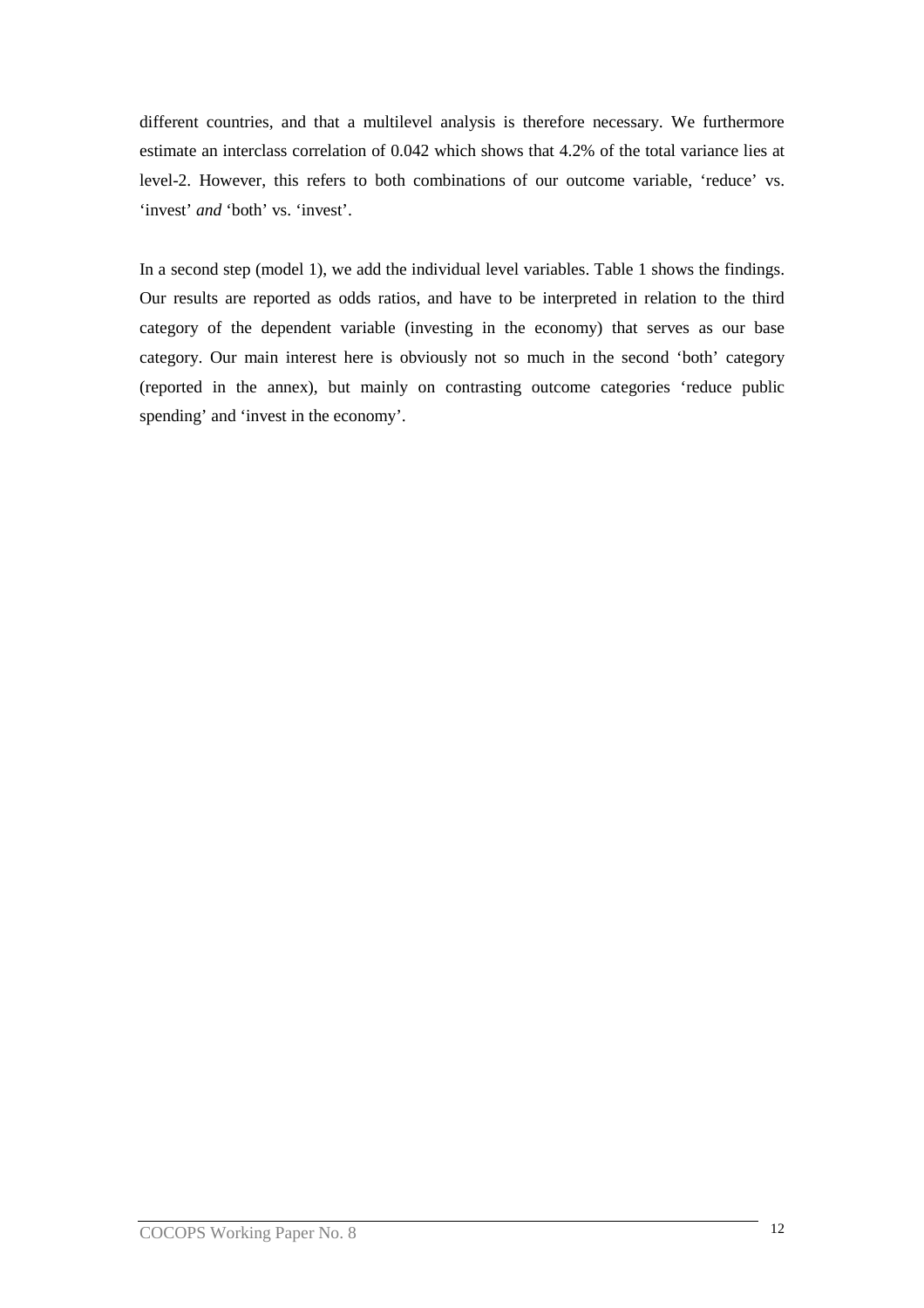|                                                  | Model 0   | Model 1    | Model 2    | Model 3           | Model 4    | Model 5    |
|--------------------------------------------------|-----------|------------|------------|-------------------|------------|------------|
|                                                  |           |            |            | Invest vs. reduce |            |            |
| Intercept                                        | $0.816**$ | 0.910      | 0.905      | 0.910             | 0.909      | 0.915      |
|                                                  | (0.075)   | (0.112)    | (0.112)    | (0.111)           | (0.113)    | (0.112)    |
| <b>IDEOLOGY</b>                                  |           |            |            |                   |            |            |
| Political left-right identification (Ref: right) |           |            |            |                   |            |            |
| Left                                             |           | $0.645***$ | $0.644***$ | $0.644***$        | $0.645***$ | $0.644***$ |
|                                                  |           | (0.045)    | (0.045)    | (0.045)           | (0.045)    | (0.045)    |
| Middle                                           |           | $0.783***$ | $0.783***$ | $0.783***$        | $0.783***$ | $0.782***$ |
|                                                  |           | (0.041)    | (0.041)    | (0.041)           | (0.041)    | (0.041)    |
| POLITICAL DISAFFECTION                           |           |            |            |                   |            |            |
| Institutional trust                              |           | $0.969***$ | $0.969***$ | $0.969***$        | $0.969***$ | $0.969***$ |
|                                                  |           | (0.008)    | (0.008)    | (0.008)           | (0.008)    | (0.008)    |
| <b>SELF-INTEREST</b>                             |           |            |            |                   |            |            |
| Wealth                                           |           | 0.987      | 0.986      | 0.986             | 0.986      |            |
|                                                  |           |            |            |                   |            | 0.987      |
|                                                  |           | (0.009)    | (0.009)    | (0.009)           | (0.009)    | (0.009)    |
| Homeownership                                    |           | $0.912**$  | $0.912**$  | $0.913**$         | $0.912**$  | $0.910**$  |
|                                                  |           | (0.035)    | (0.035)    | (0.035)           | (0.035)    | (0.035)    |
| Unemployment                                     |           | 1.089      | 1.088      | 1.088             | 1.089      | 1.088      |
|                                                  |           | (0.059)    | (0.059)    | (0.059)           | (0.059)    | (0.059)    |
| Social trust                                     |           | 0.989      | 0.989      | 0.989             | 0.989      | 0.989      |
|                                                  |           | (0.007)    | (0.007)    | (0.007)           | (0.007)    | (0.007)    |
| <b>MACRO-ECONOMIC FACTORS</b>                    |           |            |            |                   |            |            |
| GDP change (2006-2010)                           |           |            | 1.000      |                   |            |            |
|                                                  |           |            | (0.000)    |                   |            |            |
| Government deficit change (2006-2010)            |           |            |            | 1.017             |            |            |
|                                                  |           |            |            | (0.011)           |            |            |
| Government expenditure (2010)                    |           |            |            |                   | 0.995      |            |
|                                                  |           |            |            |                   | (0.011)    |            |
|                                                  |           |            |            |                   |            |            |
| Government debt (2010)                           |           |            |            |                   |            | 1.003      |
|                                                  |           |            |            |                   |            | (0.002)    |
| <b>CONTROLS</b>                                  |           |            |            |                   |            |            |
| Sex (Ref: female)                                |           | 1.053      | 1.053      | 1.053             | 1.053      | 1.053      |
|                                                  |           | (0.030)    | (0.030)    | (0.030)           | (0.030)    | (0.030)    |
| $Age (Ref: 55 + years)$                          |           |            |            |                   |            |            |
| 15-24 years                                      |           | 0.959      | 0.959      | 0.959             | 0.959      | 0.960      |
|                                                  |           | (0.057)    | (0.057)    | (0.057)           | (0.057)    | (0.057)    |
| $25-39$ years                                    |           | 0.919      | 0.919      | 0.919             | 0.919      | 0.919      |
|                                                  |           | (0.044)    | (0.044)    | (0.044)           | (0.044)    | (0.044)    |
| $40-54$ years                                    |           | $0.874**$  | $0.874**$  | $0.874**$         | $0.874**$  | $0.874**$  |
|                                                  |           | (0.040)    | (0.040)    | (0.040)           | (0.040)    | (0.040)    |
| Education (Ref: High)                            |           |            |            |                   |            |            |
| Low                                              |           | $1.17*$    | $1.18*$    | $1.17*$           | $1.17*$    | $1.14*$    |
|                                                  |           | (0.050)    | (0.050)    | (0.050)           | (0.050)    | (0.050)    |
| Medium                                           |           | 1.081*     | 1.082*     | 1.081*            | 1.081*     | 1.080*     |
|                                                  |           | (0.036)    | (0.036)    | (0.036)           | (0.036)    | (0.036)    |
| <b>Marital Status</b>                            |           | 1.066      | 1.065      | 1.065             | 1.065      | 1.067      |
|                                                  |           |            |            | (0.043)           |            |            |
|                                                  |           | (0.043)    | (0.043)    |                   | (0.043)    | (0.043)    |
| Community (Ref: Large town)                      |           |            |            |                   |            |            |
| Rural                                            |           | 1.068      | 1.066      | 1.068             | 1.068      | 1.068      |
|                                                  |           | (0.039)    | (0.039)    | (0.039)           | (0.039)    | (0.039)    |
| Medium or small town                             |           | 0.955      | 0.954      | 0.955             | 0.955      | 0.956      |
|                                                  |           | (0.039)    | (0.039)    | (0.039)           | (0.039)    | (0.039)    |
| Variance explained at Level- $22$                |           | 4.8%       | 5.5%       | 10.3%             | 2.1%       | 6.2%       |
| Intercept variance (SE)                          | 0.145     | 0.138      | 0.137      | 0.130             | 0.142      | 0.136      |
|                                                  | (0.042)   | (.040)     | (0.041)    | (0.39)            | (0.042)    | (0.040)    |
| Variance Partition Coefficient <sup>3</sup>      | 0.042     |            |            |                   |            |            |

**Table 1** *Modelling citizens' preferences: reduce public spending versus invest in measures to boost the economy*

Ref= Reference category

Significance level: \*p<0.05, \*\*p<0.01, \*\*\*p<0.001; N = 23,004

<sup>1</sup> We included one additional category (missing values) in the estimation (not reported in the model) in order to run our analysis with as less missing cases as possible.

<sup>2</sup> Explained between countries variance using Model 0 as reference.

 $3$  In multilevel models using a binominal-link function we commonly use 3.29 (the variance of a standard logistic distribution) as the variance at the observation level to compute the interclass correlation (Hox, 2010).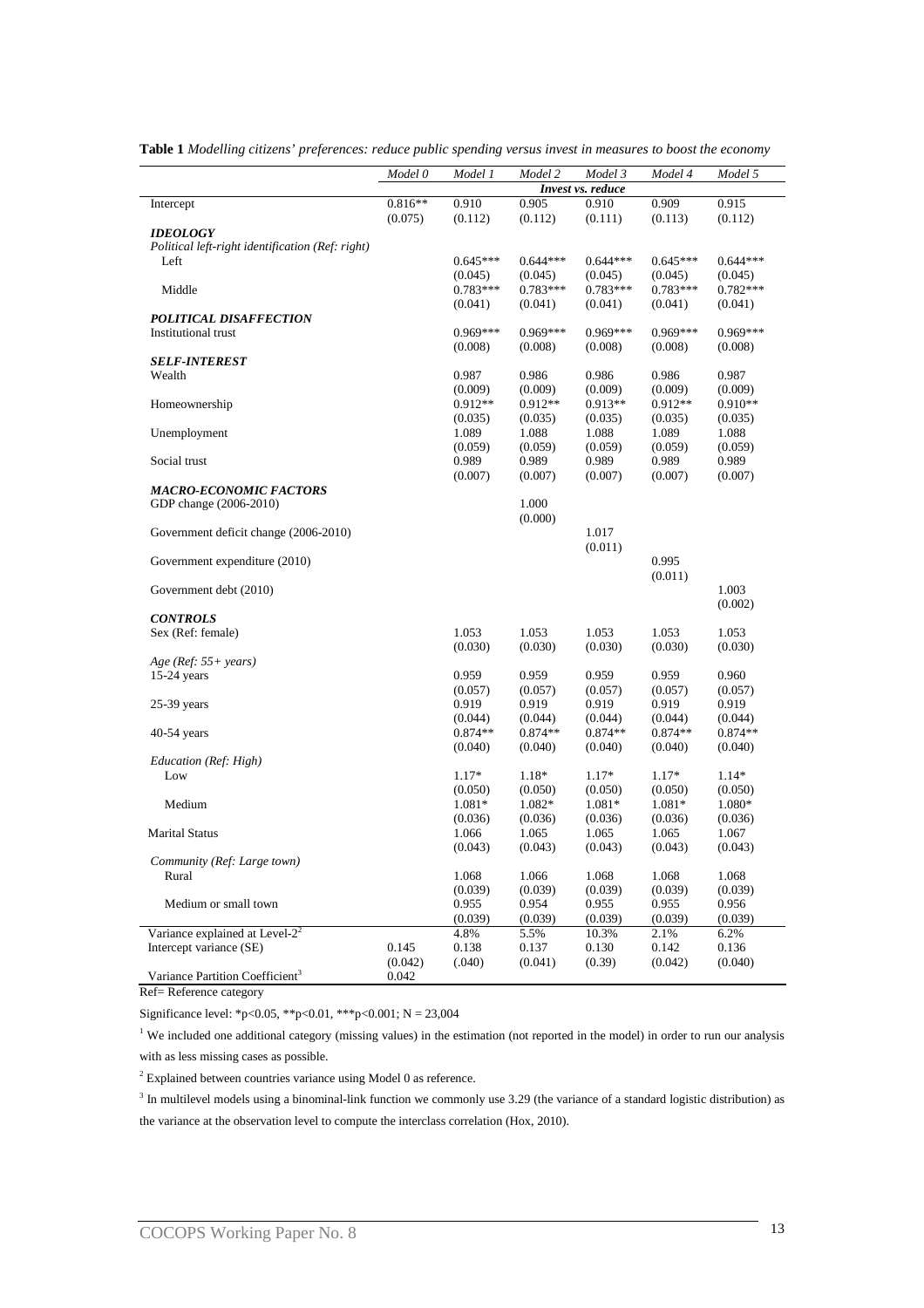Results show that, first of all, ideology matters. Those respondents who are regarded as leftleaning are more likely to prefer investments in measures to boost the economy. Those who are right-leaning, in contrast, are more likely to prefer reductions in public spending. These effects are statistically significant across all model specifications. As regards political disaffection we find that institutional trust has a statistically significant, but negative relationship with preferences for reducing public spending. Or in other words, the greater the institutional trust of respondents, the more likely that they prefer investments as an appropriate policy response to emerge out of the crisis. Looking at our set of predictors for self-interest, only homeownership turns statistically significant. It shows that owning a house or apartment increases the probability of preferring investments as way out of the crisis. This appears to reject the self-interest hypothesis. Wealth, unemployment and social trust exhibited no statistical significant effects.

The same holds true for models 2 to 5 where we add country level variables. Since most of our predictors are strongly correlated with each other, we examine their potential effects individually. However, none of these country variables turn statistically significant. Furthermore, their explanatory power in terms of model fit is also rather limited, since they have only a very weak effect on reducing the variance of (the mean of) our intercept – in the case of model 4 it even increases. When, furthermore, looking at the variance explained by the country predictors, only model 3 (deficit change) has a minor effect. It increases explained variance at level-2 (when compared to the level-1 predictors only model) by 5.5 percentage points. However, given a comparatively low interclass correlation of 0.0042 for the null model, this is marginal. All in one we can be confident in claiming that none of our level-2 variables had a significant effect on the likelihood of respondents' preferences in response to the crisis. Or in other words, the macro-economic environment in a country or the national government's fiscal situation in terms of debt and deficit is very unlikely be related to individuals' preferences for or against public spending as a response to the financial crisis.

As regards control variables, we find that age and education are turning statistically significant. Remaining non-significant variables all have the expected preceding signs. More specifically, we find people in the age category 40-54, when compared to the elderly, tend to prefer investments to boost the economy rather than reducing public spending as the forward to get out of the financial crisis. When compared to those who left formal education at a later stage, the opposite holds true for lower educated respondents. They rather prefer reductions in public spending as a mean to get out of the crisis.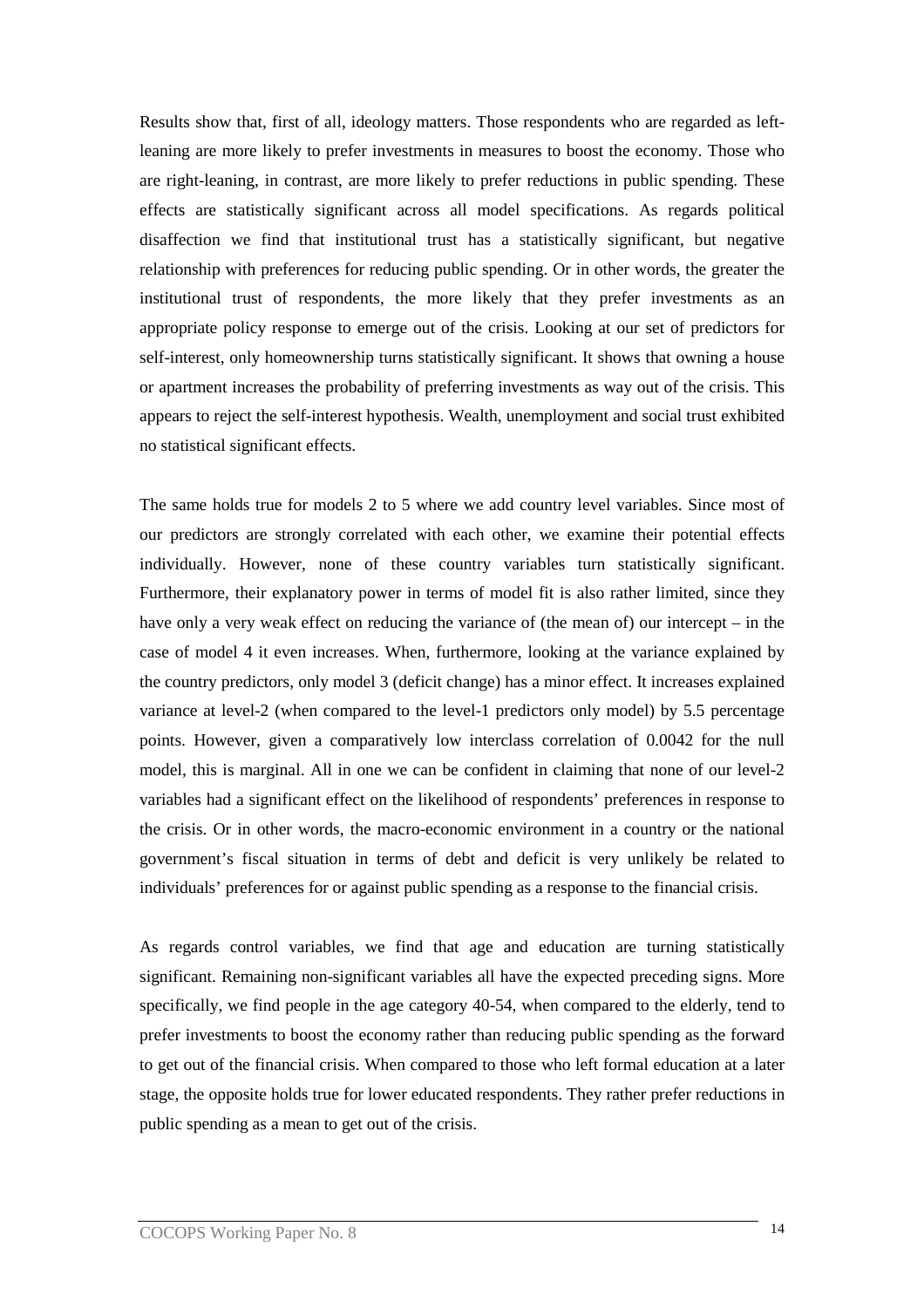In the second part of the analysis, we compared the category 'both' to 'invest'. This analysis is only of secondary importance for our purpose, and estimation results are reported in the annex. Level-1 variables are statically significant only in the case of age and trust in government: Younger respondents are more likely to prefer investments over opting for the both category. The same holds true for those respondents with a comparatively high political disaffection. In terms of level-2 predictors, again, as also observed for the 'reduce' vs. 'invest' analysis, none of our macro-economic variables had a significant impact on the likelihood of preferring one of the options over the other. A more detailed discussion on these results and their methodological implications is provided in the following section.

#### **7. Discussion and conclusion**

In this paper, we explored determinants of public preferences regarding government responses to the financial crisis. Citizens were asked whether they preferred cyclical (reducing public spending) or anti-cyclical (investing in the economy) policies. We used a multinomial multilevel model consisting of individual- and country level variables. We looked at four sets of explanations for attitudes to a reduction of public spending: political disaffection, ideology, self-interest, and macro-economic conditions. We found that elements of political disaffection and ideological predispositions influence opinions on fiscal policies, and, surprisingly, that country-level financial indicators are largely non-significant.

The individual level findings appear to mean that a more conservative political and economic outlook (as indicated by being older, and being more on the right of the political left-right self placement scale) are related to a preference for a reduction in spending, rather than a preference for investments to boost the economy. These findings are in line with the literature on welfare spending and the role of government on the importance of ideology in attitudes to government spending.

Lower trust in government is related to a preference for a reduction in spending. This could be interpreted as an expression of political disaffection – a belief that government cannot be trusted with the people's money, or a belief that government is not capable to invest wisely to boost the economy (or is not the right institution to take economy-boosting measures). Answers to the dependent variable are then not so much a measurement of financial policy preferences, but an expression of distrust in government and political disaffection.

The most remarkable finding is that our analysis suggested that differences in preferences are partly to be explained at the country-level rather than at the individual level. Yet at the same time we find that what we thought to be the most obvious variables – government debt,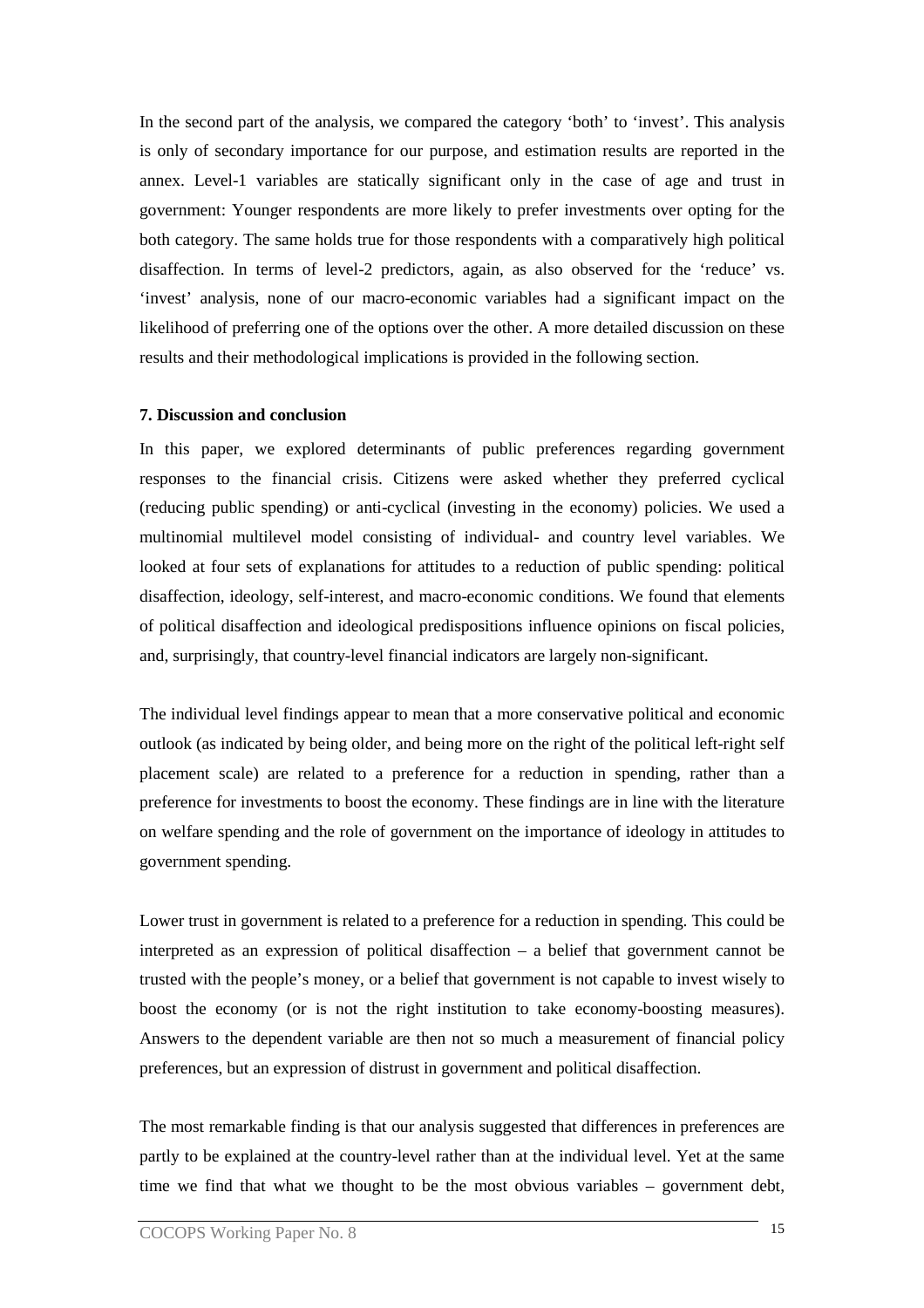deficit, GDP change, government expenditure - are not significant and are of very little explanatory power. This leaves differences in preferences at country level unexplained.

# *Limitations*

One important limitation of this study are the apparent differences in answering across countries, probably related to interviewer behaviour or training during the Eurobarometer data collection. This is often not acknowledged in other studies using these data, despite the observation that the methodological quality of Eurobarometer is inferior to that of e.g. European Social Survey or the European Values Survey (Kohler, 2007). As a result of these (country?) differences, the number of respondents opting for the 'both (spontaneous)' answer on the dependent variable differs widely across countries. This creates a number of challenges in the analysis. Secondly, item non-response on some variables remains problematic. Yet, at the same time we have no evidence of a link with answers to the dependent variable

A further limitation, which is unavoidable when using secondary datasets, is that the items on crisis measures were preceded in the survey questionnaire by questions of poverty and social services. This may have primed opinions on the financial crisis. However, the battery of questions on poverty and social services also lead to the inclusion of measures on socioeconomic status and interpersonal trust in the questionnaire, which would not have been available had this Eurobarometer questionnaire focused exclusively on the crisis.

#### *Further research & implications*

The Eurobarometer surveys are conducted for policy purposes. Measurement of concepts is generally done using single items instead of scales. Further research into public preferences regarding savings and austerity measures will have to develop more detailed measurement scales to increase both the (cross-country) validity and reliability of the measurement. The dependent variable only measured generic attitudes to savings or public investment. Attitudes to savings may differ across policy areas, e.g. in favour of savings in arts and culture, yet not in the area of education (see, e.g., Ferris, 1983).

Our main finding is that opinions on preferred policy options to cope with the fiscal crisis are not just related to ideology – as expected – but also to levels of institutional trust. This suggests that what is measured may not, in fact, be opinions about fiscal or economic policy, but instead wider attitudes towards government and expressions of disaffection. It is therefore risky for policy makers to interpret an attitude in favour of a reduction in public spending as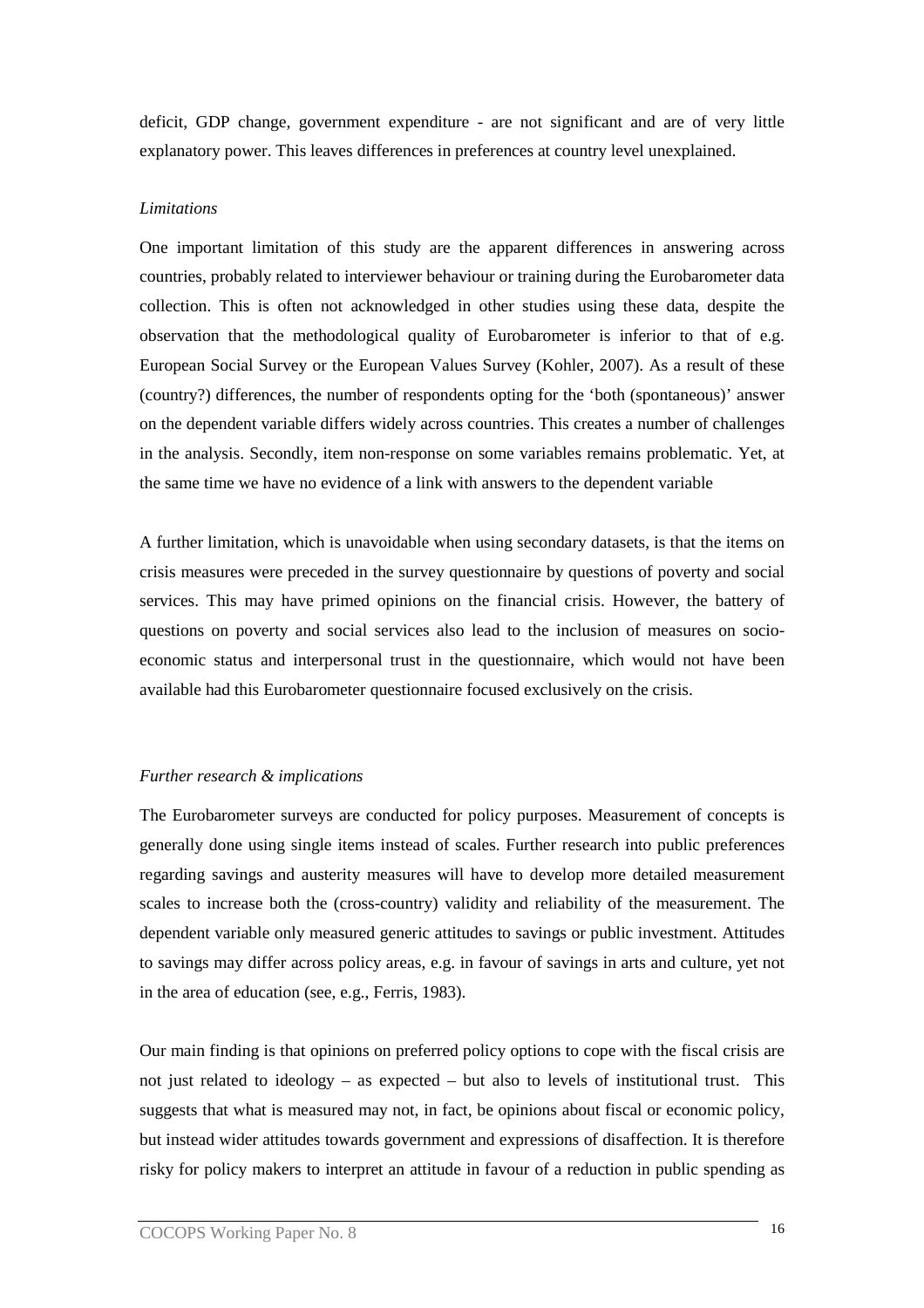an attitude which says exactly this. An indicator which at first sight measures a financial policy preference is then in fact no more than an expression of discontent. Further research will have to look into the reasons why people exactly use a reduction of spending as their way of expressing institutional distrust.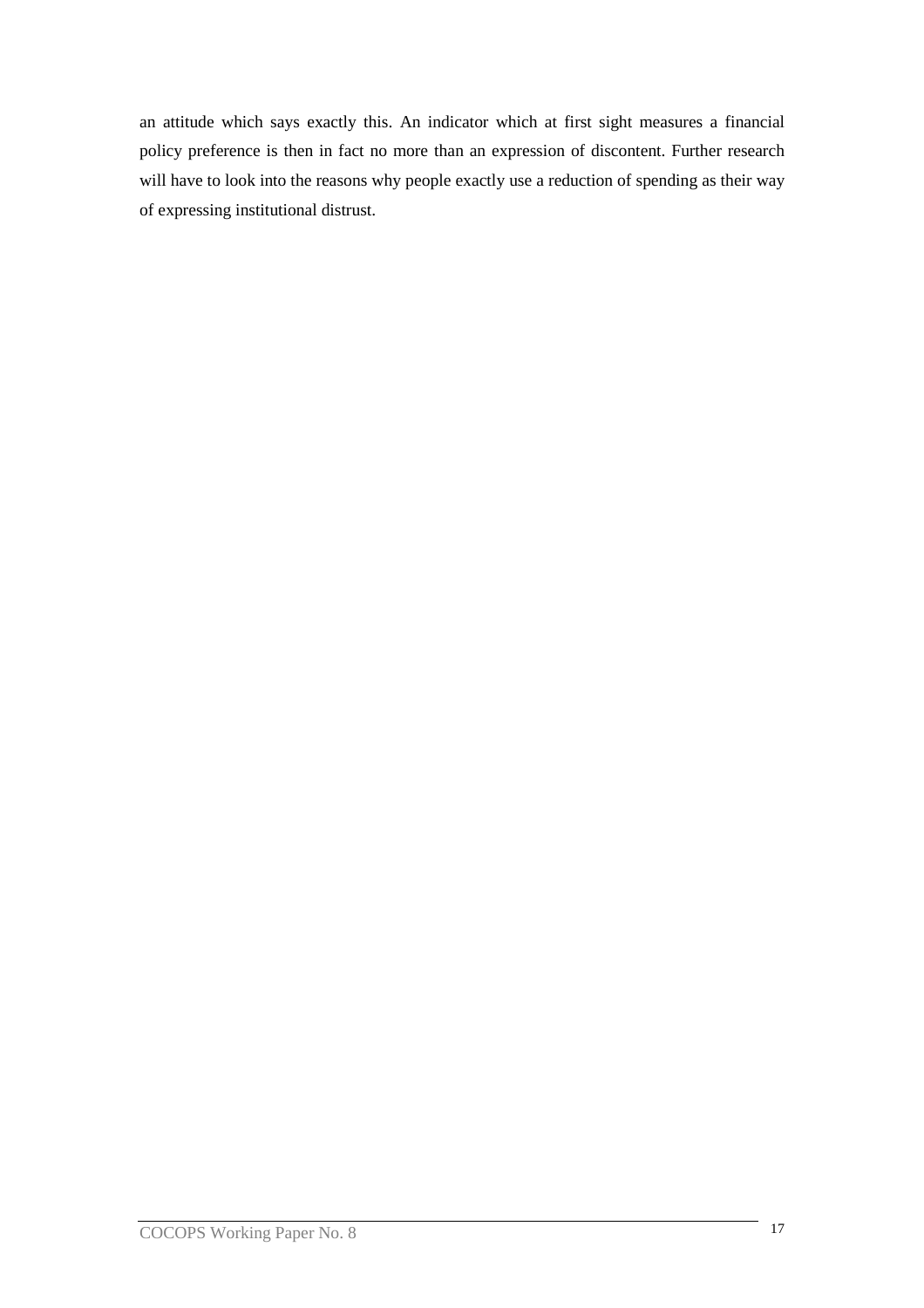#### **Bibliography**

- Battaglio, R.P. & Legge, J.S. (2008). Citizen Support for Hospital Privatization: The Convergence of Self-Interest and Symbolic Variables. *Public Organization Review, 8*(1):17-36.
- Battaglio, R.P. & Legge, J.S. (2009). Self-Interest, Symbolic Politics, and Citizen Characteristics: A Cross-National Analysis of Support for Privatization. *Public Administration Review, 69*(4):697-709.
- Beck, P.A. & Dye, T.R. (1982). Sources of Public Opinion on Taxes: the Florida Case. *The Journal of Politics*, *44*(1):172-182.
- Berinsky, A. (2005). *Silent Voices: Public Opinion and Political Participation in America.* Princeton: Princeton University Press.
- Blekesaune, M. & Quadagno, J. (2003). Public attitudes toward welfare state policies: A comparative analysis of 24 nations. *European Sociological Review*, *19*(5):415-427.
- Borre, O. & Scarbrough, E. (Eds) (1995). *The scope of Government*. Oxford: Oxford University Press.
- Bozeman, B. (2010). Hard Lessons from Hard Times: Reconsidering and Reorienting the "Managing Decline" Literature. *Public Administration Review*, *70*(4):557-563.
- Brook, L., Hall, J. & Preston, I. (1997). *What drives support for higher public spending?* (IFS Working Papers W97/16). Institute for Fiscal Studies: London, UK.
- Confalonieri, M.A. & Newton, K. (1995). Taxing and spending: Tax revolt or tax protest? [pp.121-148]. In O. Borre & E. Scarbrough (Eds.), *The scope of Government*. Oxford: Oxford University Press.
- Craig, S.C., Niemi, R.G. & Silver, G.E. (1990). Political efficacy and trust: A report on the NES pilot study items. *Political Behavior*, *12*(3):289-314.
- Dunsire, A. & Hood, C. (1989). *Cutback Management in Public Bureaucracies*. Cambridge: Cambridge University Press.
- Edlund, J. (1999). Trust in Government and Welfare Regimes: Attitudes to Redistribution and Financial Cheating in the USA and Norway. *European Journal of Political Research, 35*(3):341-370.
- Esping-Andersen, G. (1990). *The Three World of Welfare Capitalism*. Cambridge: Polity Press.
- Feldman, S. & Zaller, J. (1992). The Political Culture of Ambivalence: Ideological Responses to the Welfare State. *American Journal of Political Sciences, 36*(19):268-307.
- Feldman, S. & Steenbergen, M.R. (2001). The Humanitarian Foundation of Public Support for Social Welfare. *American Journal of Political Sciences*, *45*(3):658-677.
- Ferris, J.M. (1983). Demands for public spending: An attitudinal approach. *Public Choice, 40*(2):135-154.
- Fraile, M. & Ferrer, M. (1995). Explaining the determinants of public support for cuts in unemployment benefits spending across OECD countries. *International Sociology*, *20*(4):459-481.
- Francken, D.A. (1986). Consumer perceptions and preferences for public expenditure. *Journal of Economic Psychology*, *7*(2):179-195.
- Gainous, J., Craig, S.G., & Martinez, M.D. (2008). Social Welfare Attitudes and Ambivalence about the Role of Government. *Politics & Policy, 36*(6):972-1004.
- Gelissen, J. (2000). Popular support for institutionalized solidarity: A comparison among European welfare states. *International Journal of Social Welfare, 9*(4):285-300.
- Giger, N. (2011). Is Social Policy Retrenchment Unpopular? How Welfare Reforms Affect Government Popularity. *European Sociological Review*, advance access.
- Giger, N. & Nelson, M. (2011). The electoral consequences of welfare state retrenchment: Blame avoidance or credit claiming in the era of permanent austerity? *European Journal of Political Research, 50*(1):1-23.
- Goren, P. (2008). The Two Faces of Government Spending. *Political Research Quarterly, 61*(1):147-157.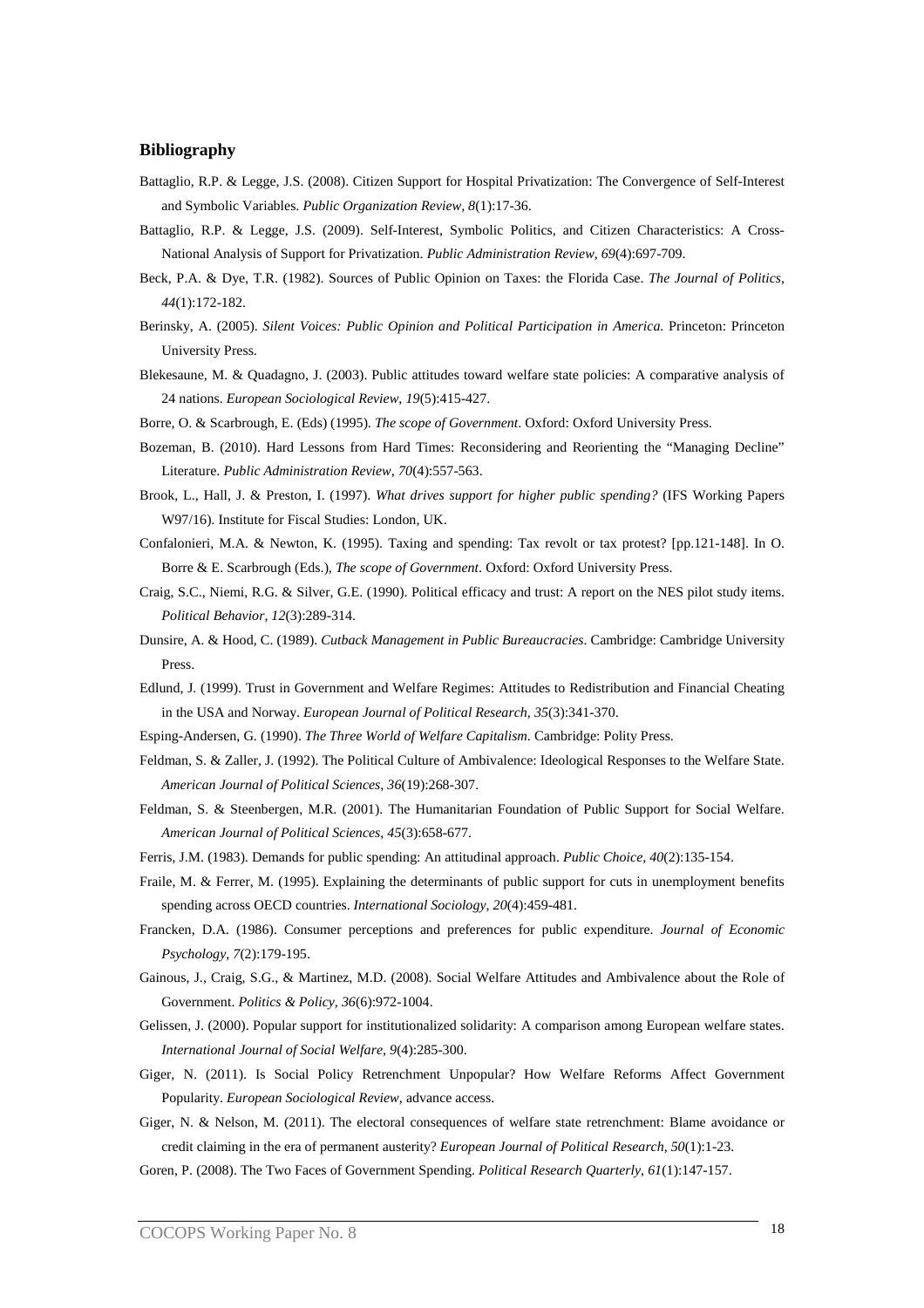Groskind, F. (1994). Ideological influences for assistance to poor families. *Social Work, 39*(1):81-89.

- Hadenius, A. (1985). Citizens strike a balance: Discontent with taxes, content with spending. *Journal of Public Policy, 5*(3):349-363.
- Hasenfeld, Y. & Raferty, J.A. (1989). The Determinants of Public Attitudes Toward the Welfare State. *Social Forces, 67*(4):1027-1048.
- Hox, J.J. (2010). *Multilevel analysis. Techniques and applications*. New York: Routledge.
- Inglehart, R. (1990). *Culture Shift in Advanced Industrial Societies*. Princeton, N.J.: Princeton University Press.
- Jacoby, W.G. (1994). Public Attitudes toward Government Spending. *American Journal of Political Sciences, 38*(2):336-361.
- Khademian, A.M. (2011). The Financial Crisis: A Retrospective. *Public Administration Review, 71*(6):841-849.
- Kickert, W. (2012). State Responses to the Fiscal Crisis in Britain, Germany and the Netherlands. *Public Management Review, 14*(3):209-309.
- Kohler, U. (2007). Surveys from inside: An assessment of unit nonresponse bias with internal criteria. *Survey Research Methods, 1*(2):55-67.
- Kumlin, S. & Svallfors, S. (2007). Social Stratification and Political Articulation: Why Attitudinal Class Differences Vary Across Countries [pp.19-46]. In S. Mau & B. Veghte (Eds.), *Social Justice, Legitimacy and the Welfare State.* Hampshire, Burlington: Ashgate.
- Lewis, A. (1980). Attitudes to public expenditure and their relationship to voting preferences. *Political Studies, 28*(2):284-292.
- Lewis, A. (1983). Public expenditure: Perceptions and preferences. *Journal of Economic Psychology, 3*(2):159- 167.
- Lewis, A. & Jackson, D. (1985). Voting Preferences and Attitudes to Public Expenditure. *Political Studies, 33*(3):457-466.
- Lindstrom, J. & Henson, S. (2011). Reimagining Development in the UK? Findings from the UK Public Opinion Monitor. *IDS Bulletin, 42*(5):52-57.
- Long, J.S. & Freese, J. (2006). *Regression Models for Categorical Dependent Variables using Stata*. Texas: Stata Press.
- Luke, D.A. (2004). *Multilevel Modeling. Sage Series 143: Quantitative Applications in the Social Sciences*. Thousand Oaks: Sage.
- MacManus, S. (1995). Taxing and spending politics: A generational perspective. *The Journal of Politics, 57*(3):607-29.
- Martin, A. (2011). Partisan identification and attitudes to big versus small government in Australia: Evidence from the ISSP. *Australian Journal of Political Science, 46*(2):243-256.
- Moore, W., Baber, W.F. & Bartlett, R.V. (2010). *Loss aversion and rationality in cutback management: A deliberative democratic approach to contingent valuation*. Paper presented at the Sixth Transatlantic dialogue: Rethinking Financial Management in the Public Sector, Sienna 24-26 June.
- Newton, K.(2001). Trust, Social Capital, Civil Society, and Democracy. *International Political Science Review/Revue internationale de science politique, 22*(2):201-214.
- Peters, B.G. (2011). Governance responses to the financial crisis comparative perspectives. *Public Money and Management, 31*(1):75-80.
- Peters, B.G., Pierre, J. & Randma-Liiv, T. (2011). Global financial crisis, public administration and governance: Do new problems require new solutions?. *Public Organization Review, 11*(1):13-27.
- Pandey, S. (2010). Cutback Management and the paradox of publicness. *Public Administration Review, 70*(4):564- 57.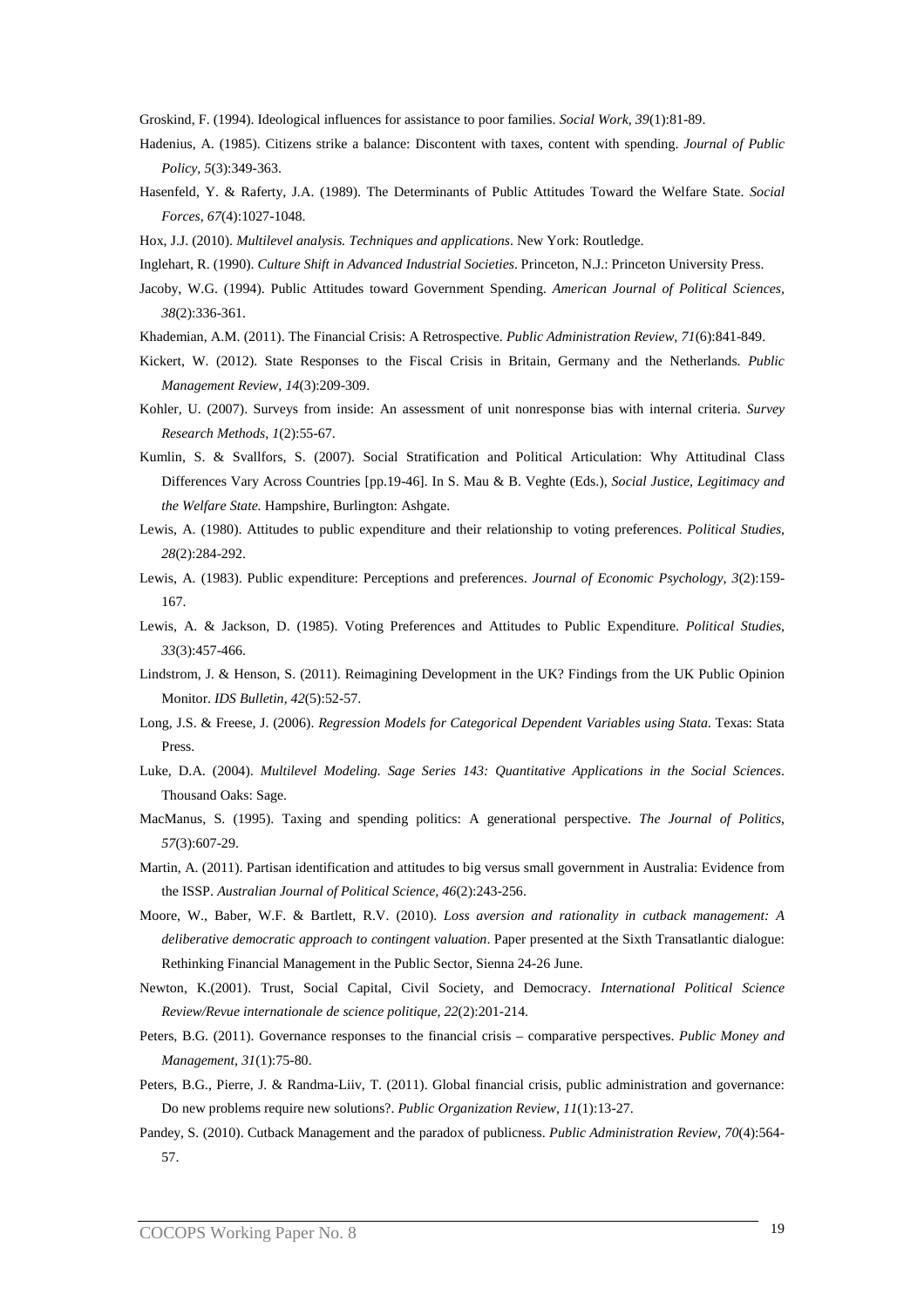- Pollitt. C. (2010). Cuts and reforms Public services as we move into a new era. *Society and Economy, 32*(1):17– 31.
- Popp, E. & Rudolph, T.J. (2011). A tale of two ideologies: Explaining public support for economic interventions. *The Journal of Politics, 73*(3):808-820.
- Roller, E. (1999). Shrinking the welfare state: Citizens' attitudes towards cuts in social spending in Germany in the 1990s. *German Politics, 8*(1):21-39.
- Rudolph, T.J. (2009). Political trust, ideology, and public support for tax cuts. *Public Opinion Quarterly, 73*(1):144-158.
- Shapiro, R.Y. & Young, J.T. (1989). Public Opinion and the Welfare State: The United States in Comparative Perspective. *Political Science Quarterly, 104*(1):59-89.
- Svallfors, S. (1997). Worlds of Welfare and Attitudes to Redistribution: A Comparison of Eight Western Nations. *European Sociological Review, 13*(3): 283-304.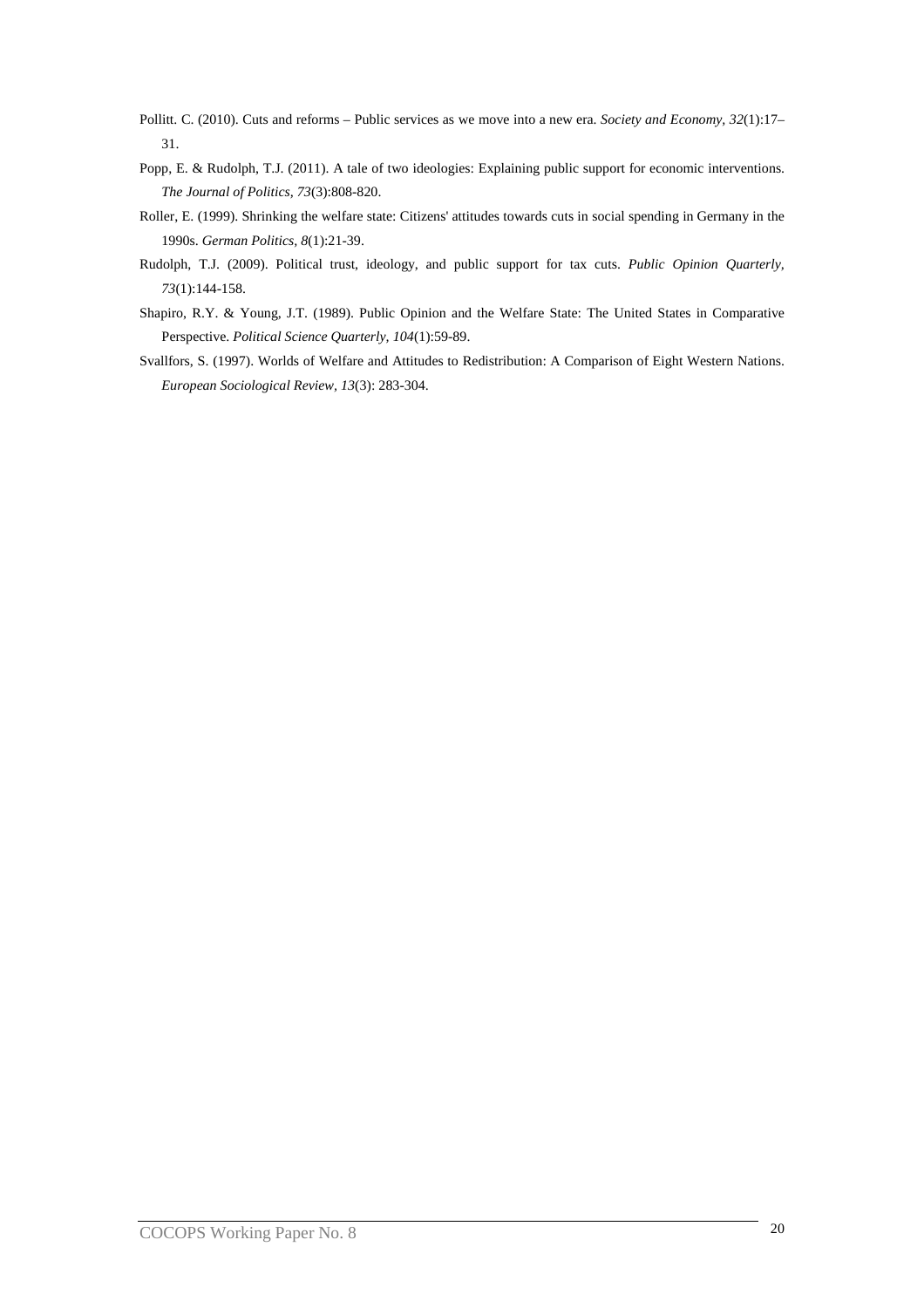# **Annex**

|                                                       | Model 0               | Model 1               | Model 2               | Model 3               | Model 4               | Model 5               |
|-------------------------------------------------------|-----------------------|-----------------------|-----------------------|-----------------------|-----------------------|-----------------------|
|                                                       |                       | Invest vs. both       |                       |                       |                       |                       |
|                                                       | $0.362***$<br>(0.146) | $0.301***$<br>(0.183) | $0.297***$<br>(0.183) | $0.301***$<br>(0.184) | $0.300***$<br>(0.185) | $0.305***$<br>(0.179) |
| Intercept                                             |                       |                       |                       |                       |                       |                       |
|                                                       |                       |                       |                       |                       |                       |                       |
| <b>IDEOLOGY</b>                                       |                       |                       |                       |                       |                       |                       |
| Political left-right identification (Ref: right) $^1$ |                       | 0.972                 | 0.971                 | 0.972                 | 0.972                 | 0.971                 |
| Left                                                  |                       | (0.059)               | (0.059)               | (0.059)               | (0.059)               | (0.059)               |
|                                                       |                       | 1.042<br>(0.056)      | 1.042<br>(0.056)      | 1.042<br>(0.056)      | 1.042<br>(0.056)      | 1.042<br>(0.056)      |
| Middle                                                |                       |                       |                       |                       |                       |                       |
|                                                       |                       |                       |                       |                       |                       |                       |
| <b>POLITICAL DISAFFECTION</b>                         |                       | $0.981*$              | $0.980*$              | $0.980*$              | $0.981*$              | $0.981*$              |
| Institutional trust                                   |                       | (0.010)               | (0.010)               | (0.010)               | (0.010)               | (0.010)               |
|                                                       |                       |                       |                       |                       |                       |                       |
|                                                       |                       |                       |                       |                       |                       |                       |
| <b>SELF-INTEREST</b>                                  |                       | 1.012<br>(0.012)      | 1.012<br>(0.012)      | 1.011<br>(0.012)      | 1.012<br>(0.012)      | 1.012<br>(0.012)      |
| Wealth                                                |                       | 0.935                 | 0.935                 | 0.936                 | 0.935                 | 0.933                 |
| Homeownership                                         |                       | (0.044)               | (0.044)               | (0.044)               | (0.044)               | (0.044)               |
|                                                       |                       | 1.098<br>(0.075)      | 1.098<br>(0.075)      | 1.097<br>(0.075)      | 1.098<br>(0.075)      | 1.098<br>(0.075)      |
| Unemployment                                          |                       | 1.009                 | 1.009                 | 1.009                 | 1.009                 | 1.009                 |
|                                                       |                       | (0.009)               | (0.009)               | (0.009)               | (0.009)               | (0.009)               |
| Social trust                                          |                       |                       |                       |                       |                       |                       |
|                                                       |                       |                       |                       |                       |                       |                       |
| <b>MACRO-ECONOMIC FACTORS</b>                         |                       |                       | 1.000<br>(0.000)      |                       |                       |                       |
| GDP change (2006-2010)                                |                       |                       |                       | 1.015                 |                       |                       |
|                                                       |                       |                       |                       | (0.022)               |                       |                       |
| Government deficit change (2006-2010)                 |                       |                       |                       |                       | 0.997                 |                       |
| Government expenditure (2010)                         |                       |                       |                       |                       | (0.023)               | 1.008                 |
|                                                       |                       |                       |                       |                       |                       | (0.004)               |
| Government debt (2010)                                |                       |                       |                       |                       |                       |                       |
|                                                       |                       |                       |                       |                       |                       |                       |
| <b>CONTROLS</b>                                       |                       | 1.048                 | 1.048                 | 1.048                 | 1.048                 | 1.049                 |
| Sex (Ref: female)                                     |                       | (0.038)               | (0.038)               | (0.038)               | (0.038)               | (0.038)               |
|                                                       |                       |                       |                       |                       |                       |                       |
| Age (Ref: 55+ years)                                  |                       | $0.787**$             | $0.679**$             | $0.787**$             | $0.787**$             | 0.788**               |
| 15-24 years                                           |                       | (0.075)               | (0.075)               | (0.075)               | (0.075)               | (0.075)               |
|                                                       |                       | 0.905<br>(0.056)      | 0.812<br>(0.056)      | 0.905<br>(0.056)      | 0.905<br>(0.056)      | 0.905<br>(0.056)      |
| 25-39 years                                           |                       | $0.803***$            | $0.726***$            | $0.802***$            | $0.802***$            | $0.802***$            |
| 40-54 years                                           |                       | (0.051)               | (0.051)               | (0.051)               | (0.051)               | (0.051)               |
|                                                       |                       |                       |                       |                       |                       |                       |
| Education (Ref: High)                                 |                       | 1.031                 | 1.032                 | 1.032                 | 1.031                 | 1.028                 |
| Low                                                   |                       | (0.061)               | (0.061)               | (0.061)               | (0.061)               | (0.061)               |
|                                                       |                       | 1.045<br>(0.046)      | 1.045<br>(0.046)      | 1.044<br>(0.046)      | 1.044<br>(0.046)      | 1.044<br>(0.046)      |

**Table 2** *Modeling citizens' preferences: both versus invest in measures to boost the economy*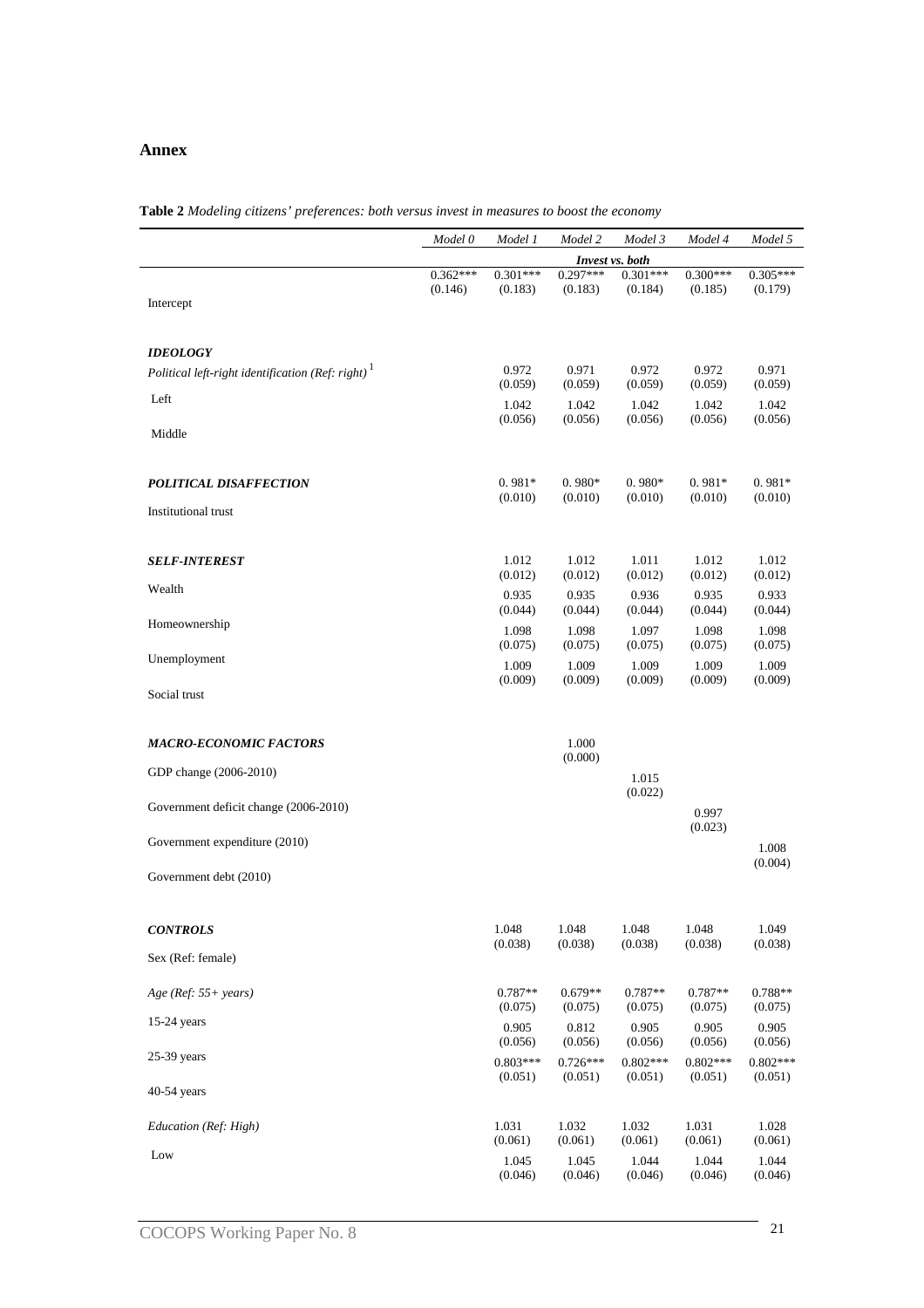| Medium                                      |            | 1.095            | 1.094            | 1.094            | 1.095            | 1.096            |
|---------------------------------------------|------------|------------------|------------------|------------------|------------------|------------------|
|                                             |            | (0.056)          | (0.056)          | (0.056)          | (0.056)          | (0.056)          |
| <b>Marital Status</b>                       |            |                  |                  |                  |                  |                  |
|                                             |            |                  |                  |                  |                  |                  |
| Community (Ref: Large town)                 |            | 1.014<br>(0.050) | 1.013<br>(0.050) | 1.014<br>(0.050) | 1.014<br>(0.050) | 1.015<br>(0.050) |
| Rural                                       |            |                  |                  |                  |                  |                  |
|                                             |            | 1.001<br>(0.049) | 1.000<br>(0.049) | 1.001<br>(0.049) | 1.001<br>(0.049) | 1.002<br>(0.049) |
| Medium or small town                        |            |                  |                  |                  |                  |                  |
|                                             |            |                  |                  |                  |                  |                  |
|                                             |            | 0.01%            | 0.01%            | $-0.02%$         | $-0.03%$         | 7.2%             |
| Variance explained at Level- $22$           | 0.563      | 0.559            | 0.557            | 0.572            | 0.582            | 0.519            |
|                                             | (0.160)    | (0.159)          | (0.161)          | (0.166)          | (0.168)          | (0.151)          |
| Intercept variance (SE)                     |            |                  |                  |                  |                  |                  |
|                                             | 0.146      |                  |                  |                  |                  |                  |
| Variance Partition Coefficient <sup>3</sup> | $0.362***$ | $0.301***$       | $0.297***$       | $0.301***$       | $0.300***$       | $0.305***$       |
|                                             | (0.146)    | (0.183)          | (0.183)          | (0.184)          | (0.185)          | (0.179)          |

Ref= Reference category

Significance level: \*p<0.05, \*\*p<0.01, \*\*\*p<0.001; N = 23,004<br><sup>1</sup> We included one additional category (missing values) in the estimation (not reported in the model) in order to run our analysis with as less missing cases as possible.<br><sup>2</sup> Explained between countries variance using Model 0 as reference.<br><sup>3</sup> In multilevel models using a binominal-link function we commonly use 3.29 (the variance of a standard logisti

the variance at the observation level to compute the interclass correlation (Hox 2010).

| Variable                     | Mean  | Std. Dev. | Min, Max |
|------------------------------|-------|-----------|----------|
| <b>Sex</b>                   | 0.465 | 0,499     | 0, 1     |
| Age: 15-24 years             | 0,121 | 0,326     | 0, 1     |
| Age: 25-39 years             | 0,240 | 0,427     | 0, 1     |
| Age: 40-54 years             | 0,263 | 0,440     | 0, 1     |
| Age: $55+$ years             | 0,376 | 0,484     | 0, 1     |
| <b>Education</b> : basic     | 0.183 | 0,387     | 0, 1     |
| Education: secondary         | 0.477 | 0,499     | 0, 1     |
| Education: higher            | 0,340 | 0,474     | 0, 1     |
| Wealth                       | 2,809 | 1,771     | 1, 10    |
| <b>Employment status</b>     | 0,074 | 0,262     | 0, 1     |
| Homeownership                | 0,513 | 0,500     | 0, 1     |
| Marital status               | 0,187 | 0,390     | 0, 1     |
| Community: rural             | 0,358 | 0,479     | 0, 1     |
| Community: medium/small town | 0,359 | 0,480     | 0, 1     |
| Community: large town        | 0,283 | 0,450     | 0, 1     |
| Polit. orientation: left     | 0,240 | 0,427     | 0, 1     |
| Polit. orientation: middle   | 0,339 | 0,474     | 0, 1     |
| Polit. orientation: right    | 0,224 | 0,417     | 0, 1     |
| Polit. orientation: missing  | 0.197 | 0,398     | 0, 1     |
| Trust in government          | 4,161 | 2,320     | 1, 10    |
| Social trust                 | 5,043 | 2,343     | 1, 10    |

**Table 3** *Descriptive statistics, individual level predictors (N=23,004)*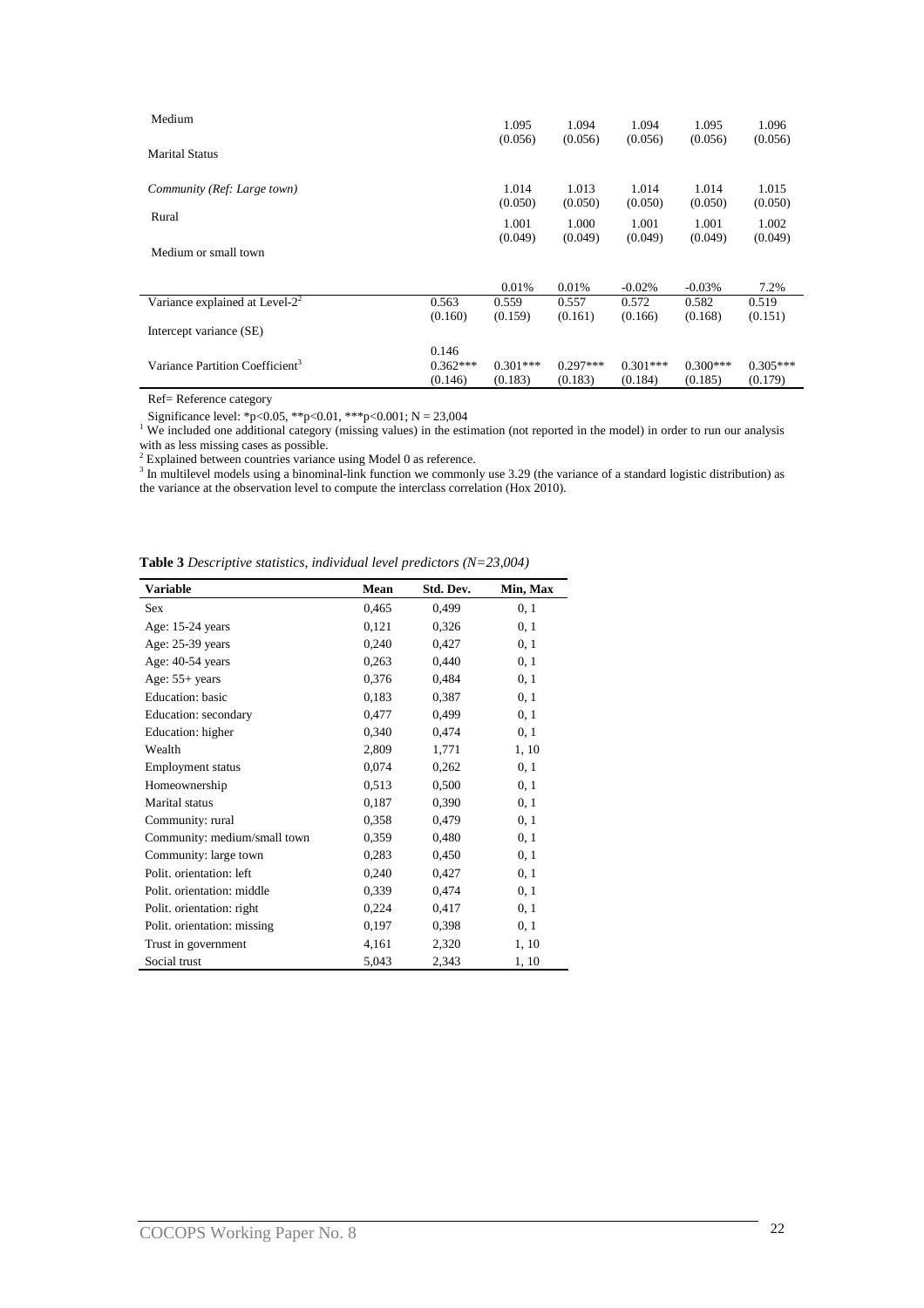# **COCOPS Working Papers**

1. Coordinating for Cohesion in the Public Sector of the Future: COCOPS Project Background paper

2. The Brave New World of Public Infrastructure: Is Market-Oriented Reform Producing a "Two-Track" Europe?

3. The Impacts of the New Public Management in Europe: A Meta-Analysis

4. Did new public management matter? An empirical analysis of the outsourcing and decentralization effects on public sector size

5. Welfare Reform and 'Wicked Issues' – From Coupling to De-Coupling?

6. How to cope with a terrorist attack? – A challenge for the political and administrative leadership

7. New Public Management and Citizens' Perceptions of Local Service Efficiency, Responsiveness, Equity and Effectiveness

8. Savings in Public Services after the Crisis: A Multilevel Analysis of Public Preferences in the EU27